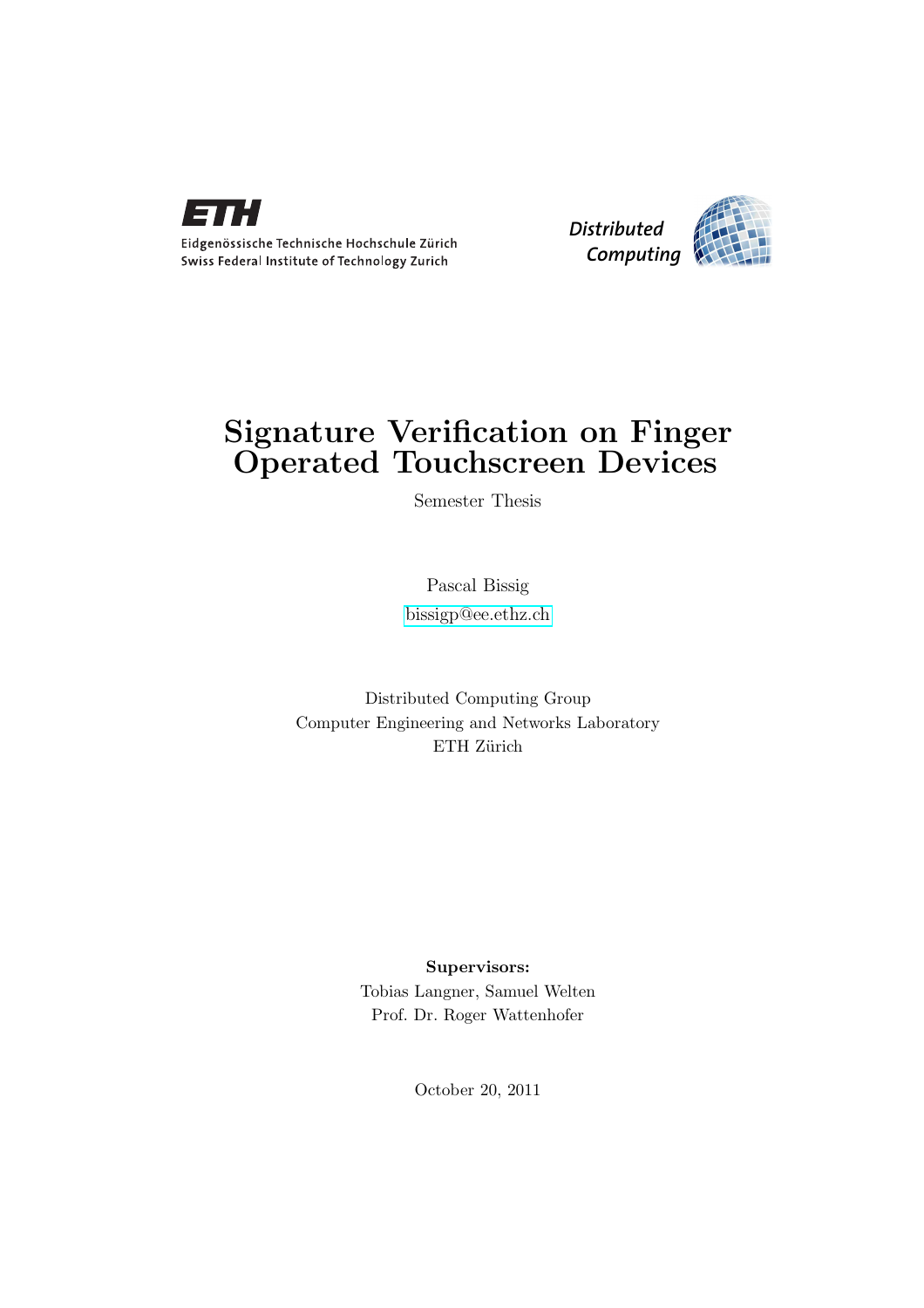# Abstract

<span id="page-1-0"></span>The increasing number of smartphone users and the involved increased amount of privacy critical information that these users carry around call for improved methods to protect this data. Biometric authentication methods have one important advantage when compared to a password. A biometric trait contains more information, which is harder to copy, steal or reproduce. Modern smartphones are generally touchscreen operated and therefore suitable to acquire hand-written signatures from a user. The goal of this thesis is to implement a signature verification system that is suitable for the finger operated touchscreen devices of today. In the process different signature verification approaches are discussed and finally two separate verification systems are implemented. These are a Dynamic Time Warping based system and a global feature based system which uses a Support Vector Machine for classification. These two systems are finally combined to further increase classification performance.

Keywords: Online Signature Verification, Dynamic Time Warping, One-class Support Vector Machine

CR Categories: Verification, Experimentation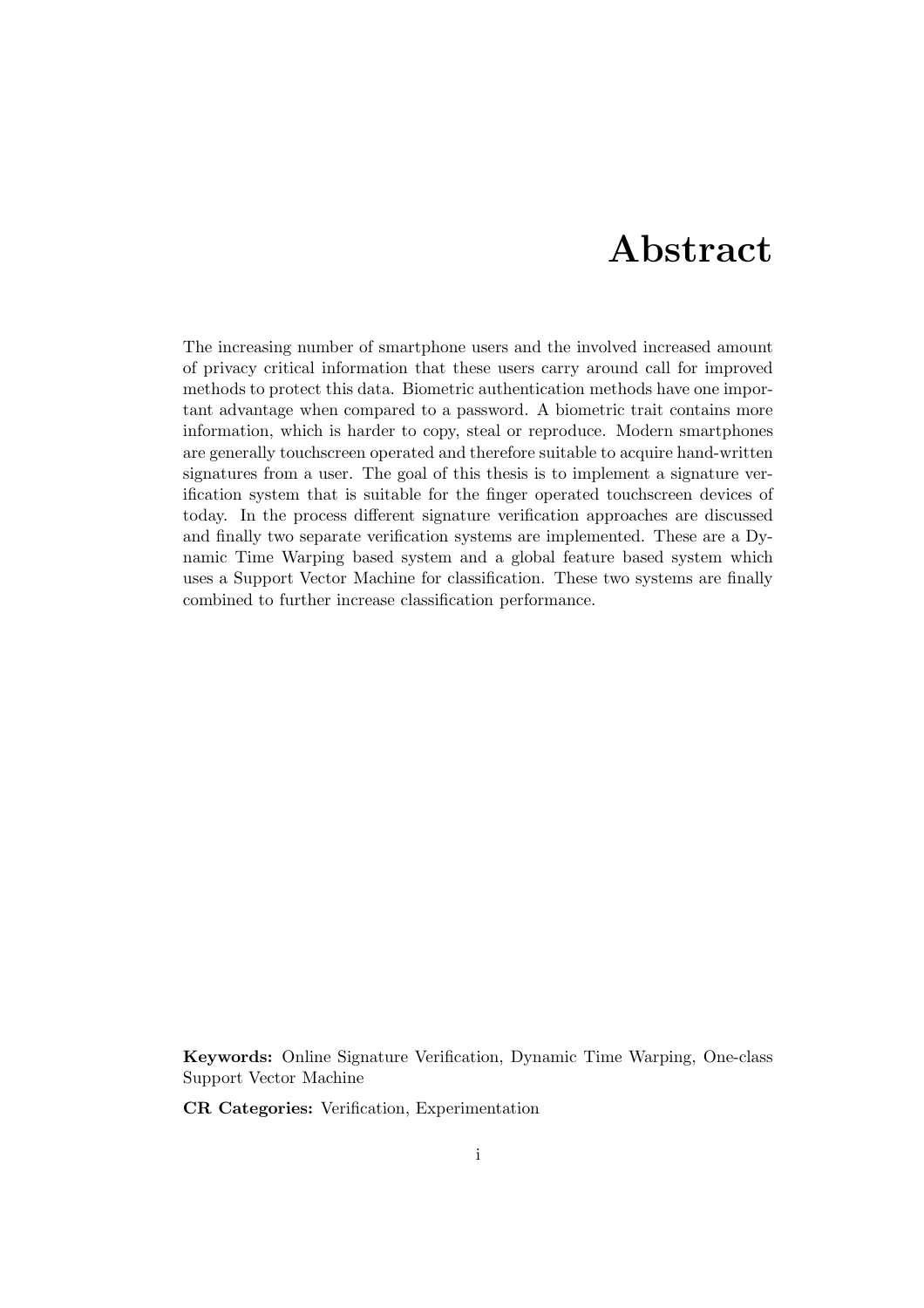# **Contents**

|                  | Abstract |              |                                                                          | i              |
|------------------|----------|--------------|--------------------------------------------------------------------------|----------------|
| 1                |          | Introduction |                                                                          | $\mathbf{1}$   |
|                  | 1.1      |              | The Need for Mobile Authentication                                       | $\mathbf{1}$   |
|                  | 1.2      |              |                                                                          | $\mathbf{1}$   |
|                  |          | 1.2.1        |                                                                          | $\mathbf{1}$   |
|                  |          | 1.2.2        |                                                                          | $\overline{2}$ |
|                  | 1.3      |              |                                                                          | $\overline{2}$ |
|                  |          | 1.3.1        |                                                                          | 3              |
|                  |          | 1.3.2        |                                                                          | 3              |
|                  |          | 1.3.3        | Function-based Methods                                                   | $\overline{4}$ |
| $\boldsymbol{2}$ |          |              | <b>Signature Verification System</b>                                     | $\overline{5}$ |
|                  | 2.1      |              | Signature Acquisition $\ldots \ldots \ldots \ldots \ldots \ldots \ldots$ | $\overline{5}$ |
|                  | 2.2      |              |                                                                          | 6              |
|                  |          | 2.2.1        |                                                                          | 8              |
|                  |          | 2.2.2        | Feature Score Normalization                                              | 9              |
|                  |          | 2.2.3        | Single Class Classification – Anomaly Detection $\ldots$ .               | 10             |
|                  | 2.3      |              | Function-based System: Dynamic Time Warping                              | 10             |
|                  |          | 2.3.1        |                                                                          | 12             |
|                  |          | 2.3.2        | DTW Signature Verification                                               | 12             |
|                  | 2.4      |              | System Fusion and Decision Function                                      | 12             |
|                  |          | 2.4.1        |                                                                          | 13             |
|                  |          | 2.4.2        |                                                                          | 13             |
|                  |          | 2.4.3        |                                                                          | 13             |
|                  |          | 2.4.4        |                                                                          | 14             |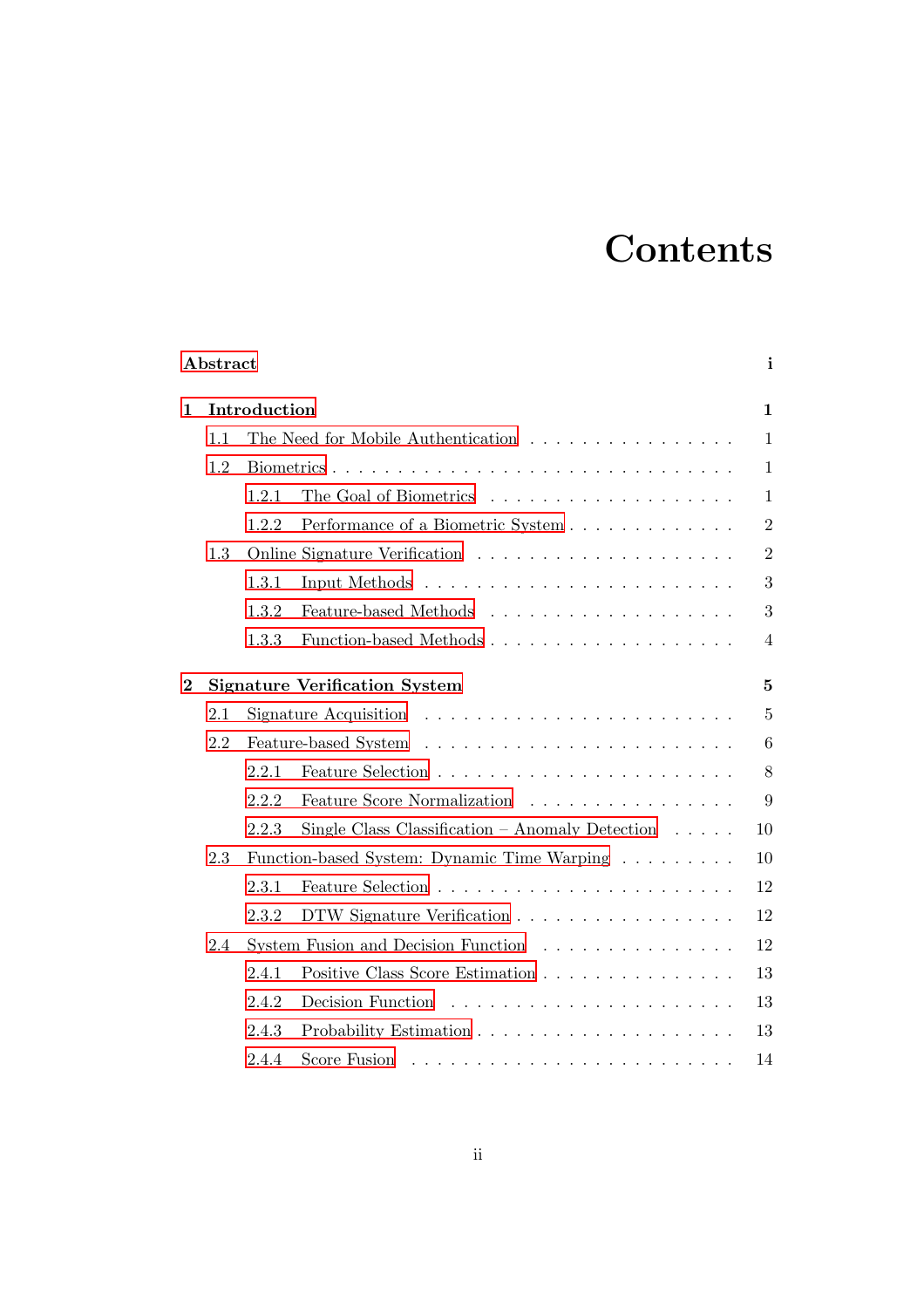### Contents iii

| 3 |     | <b>Experiments</b>                           | 15 |
|---|-----|----------------------------------------------|----|
|   | 3.1 |                                              | 15 |
|   | 3.2 |                                              | 15 |
|   |     | 3.2.1                                        | 16 |
|   |     | Support Vector Machine<br>3.2.2              | 18 |
|   | 3.3 | Function-based Expert – Dynamic Time Warping | 21 |
|   | 3.4 |                                              | 22 |
| 4 |     | Conclusions                                  | 24 |
|   | 4.1 |                                              | 24 |
|   | 4.2 |                                              | 25 |
|   | 4.3 |                                              | 26 |
|   |     | <b>Bibliography</b>                          | 27 |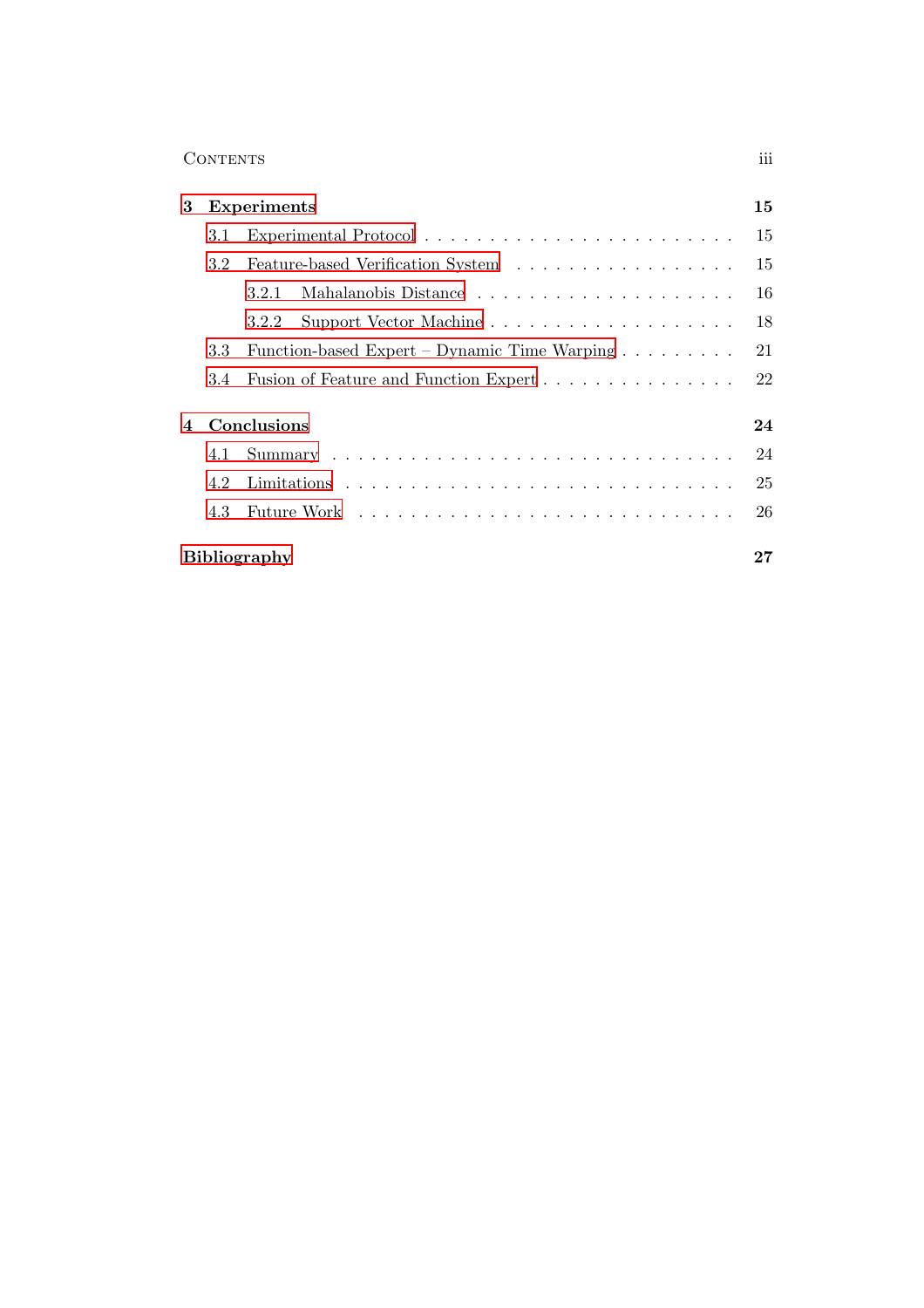# CHAPTER<sub>1</sub> Introduction

## <span id="page-4-1"></span><span id="page-4-0"></span>1.1 The Need for Mobile Authentication

Smartphones and notebooks are becoming increasingly popular. These devices hold privacy critical information such as contact lists, email account access, webbrowser passwords, communication history with contacts and so on. Additionally these devices are mobile and hence exposed to a higher risk of being accessed by unauthorized users. Therefore it seems necessary to explore new ways to protect this data using existing hardware. In the notebook industry, fingerprint readers and file encryption are becoming increasingly popular. Modern mobile phones provide lockscreens, which require a user to enter a code or draw a simple pattern on the touchscreen. These authorization mechanisms help to protect critical data more or less effectively. Fingerprint readers can be considered to be fairly secure, whereas current lockscreens are rather easily bypassed. A code or pattern entered on a touchscreen device can be observed either directly or by looking at the smears left by the finger on the screen. The simplicity of the entered token allows an adversary to easily observe and reproduce it. Compared to the fingerprint reader, a lockscreen code or pattern contains very little information which can easily be stolen. Because acquiring a fingerprint requires special hardware, this thesis is focused on exploiting a users signature as the basic authentication token.

# <span id="page-4-3"></span><span id="page-4-2"></span>1.2 Biometrics

#### 1.2.1 The Goal of Biometrics

The goal of biometrics is to validate the identity of a user by analyzing physical or behavioural characteristics of said user. A good introduction to the known biometrical traits was given by Jain et al. [\[1\]](#page-30-1). A password can be used for the same purpose, but there are great differences between these two options. Usually a password is relatively short, meaning it does not contain a lot of information.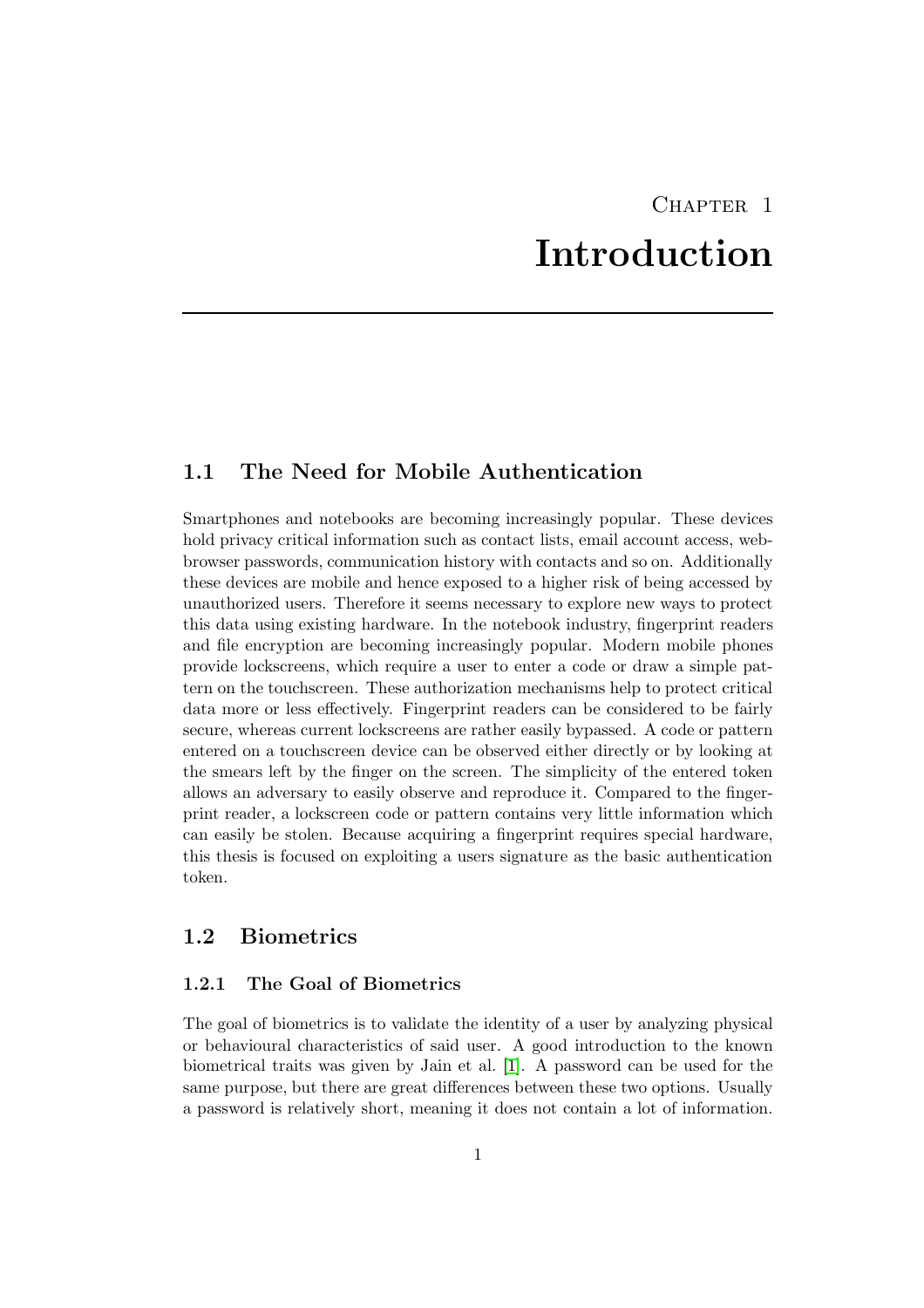#### 1. INTRODUCTION 2

Even a password with twenty characters contains by far less information than an iris or fingerprint scan. On one hand this leads to the previously discussed advantage that more information tends to be harder to steal. On the other hand a password has the advantage of being either valid or invalid, whereas a biometric trait will never be perfectly valid or invalid but always somewhere in between.

#### <span id="page-5-0"></span>1.2.2 Performance of a Biometric System

Because a biometric system most likely will not be able to perfectly distinguish valid traits from forged ones, a measure for the verification performance is necessary. Generally the task of a biometric system can be described as a classification task with two possible results, namely valid or invalid. Classification performance is characterized by three basic measures:

- False accept rate: The percentage of invalid test samples that are classified as valid.
- False reject rate: The percentage of valid test samples that are classified as invalid.
- Equal error rate: The error rate (false accept and false reject) which is reached if the classifier is configured such that it produces a false accept rate which is equal to the false reject rate.

To visualize the performance of a classification, Detection Error Trade-off (DET) curves are used. Depending on the intended use of the biometric system, it might be interesting to minimize either false accept-, false reject- or equal error rate.

# <span id="page-5-1"></span>1.3 Online Signature Verification

The task of verifying a user identity based on the user's signature is called signature verification. An offline signature verification method can classify a static image of a signature whereas an online signature verification method also considers the dynamics of the signing process. Signatures can be recorded using different methods and hardware. Several online signature datasets are available. For example the MCYT baseline corpus [\[2\]](#page-30-2) or the dataset from SVC2004 [\[3\]](#page-30-3). Most commonly, digitizing tablets in combination with a pen are used to capture online signature data. Online signature verification methods are generally categorized to either use global or local features to classify a given signature.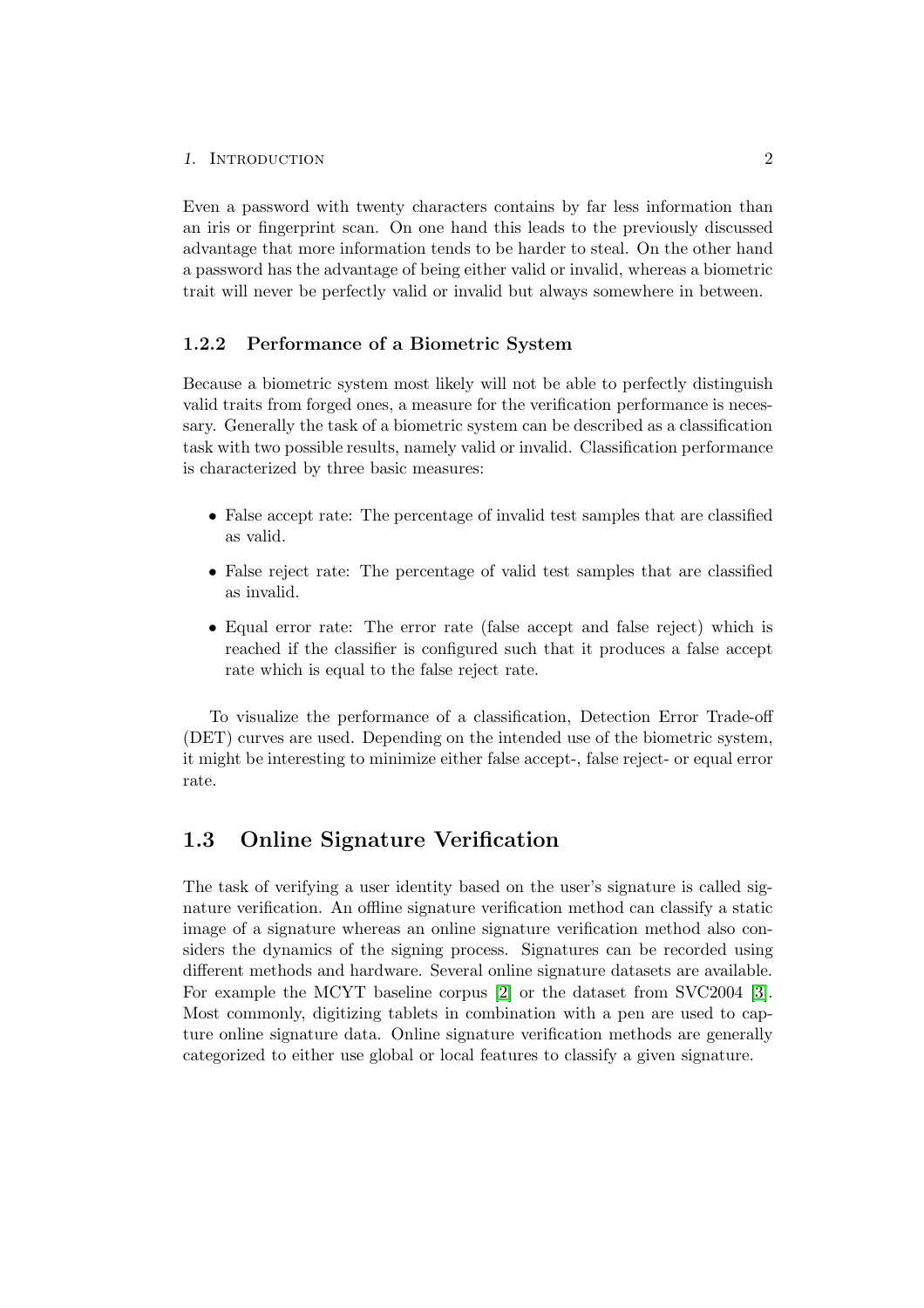#### 1. INTRODUCTION 3

#### <span id="page-6-0"></span>1.3.1 Input Methods

Digitizing the dynamics of the signing process can be achieved using different recording devices such as digitizing tablets, or touchscreen devices. Several dynamic signature databases are available for researchers to test and compare their verification algorithms. These datasets are captured using some sort of pens (be it on a resisitive touchscreen or an inductive digitizing tablet) [\[4\]](#page-30-4). This method of signature aquisition is not applicable in todays environment of smartphones with capacitive touchscreens which are operated using a finger instead of a pen.

In this work, a small database of signature is captured. Each signature is entered using a finger instead of a pen. The problem of verifying signatures captured using pens on either digitizing tablets or resistive touchscreens has been studied before. However, no literature describing finger input signature verification was found during this thesis. Using the finger instead of a pen to input a signature on a touchscreen is a challenge since moving the finger in different directions on the touchscreen results in different friction characteristics. Also, the screen size of our recording device (3.7 inches) is very limited compared to a digitizing tablet.

#### <span id="page-6-1"></span>1.3.2 Feature-based Methods

As the name suggests, feature-based methods use features extracted from the signatures to perform the verification task. In general two different types of features are considered: global and local. Global features are related to the signature as a whole, for instance the signature duration or the mean pressure applied. Local features are based on single sample points. Examples for local features are the maximum velocity or the highest curvature. A signature verification system using only such features was proposed by Lee et al. [\[5\]](#page-30-5). A large number of features useful for signature verification was listed by Fierrez-Aguilar et al. [\[6\]](#page-30-6).

The dimensionality of the feature vector can get arbitrarily big whereas the training set usually is limited to a small number of signatures. Estimating too many parameters from a small set of training samples deteriorates verification performance as shown by Fierrez-Aguilar et al. [\[6\]](#page-30-6). This is why in general a smaller set of more discriminative features is preferred. The issue of feature selection in the signature verification task was extensively studied by Richiardi et al. [\[7\]](#page-30-7).

After having found a suitable feature vector, an arbitrary one-class classification scheme can be used to perform the classification into valid and invalid signatures. Since there is no negative training data available, the task of classification is very similar to the task of outlier- or novelty detection. Several methods to perform such a classification are known [\[8\]](#page-30-8).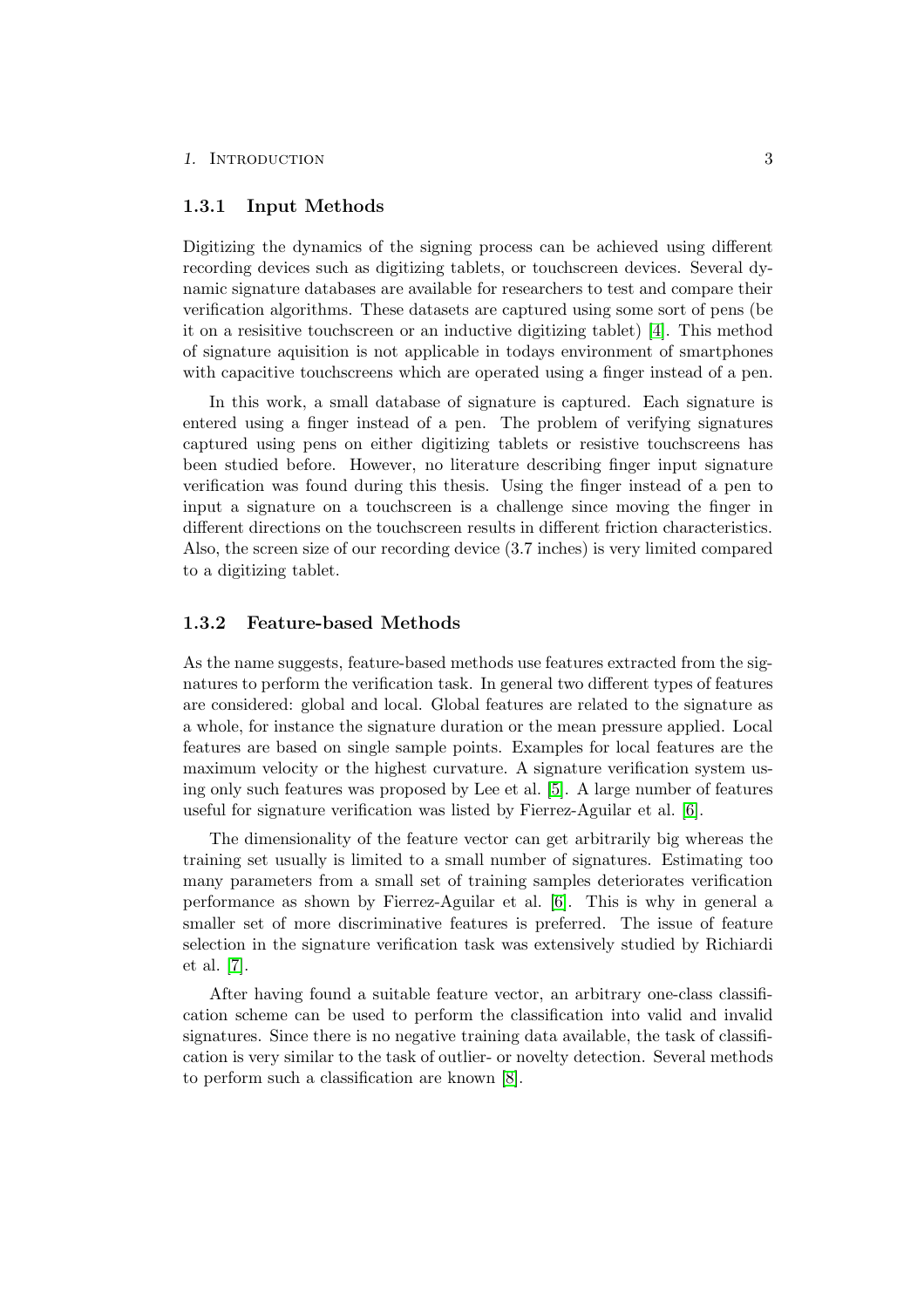#### <span id="page-7-0"></span>1.3.3 Function-based Methods

Function-based signature verification methods are focused on building a signature model which accurately reflects the temporal behaviour of the signature. Instead of extracting features that are used for verification, the emphasis of the signature model lies in the (timed) sequence of strokes drawn during the signing process. Comparing any signature to the model built during training will lead to a match score which is based on the level of similarity between (timed) sequence of strokes in the model and the signature under test. Function-based methods are reported to deliver better performance than global feature based methods [\[6\]](#page-30-6). Two function-based methods are predominant in the literature: Hidden Markov Model based methods and Dynamic Time Warping (DTW) based methods.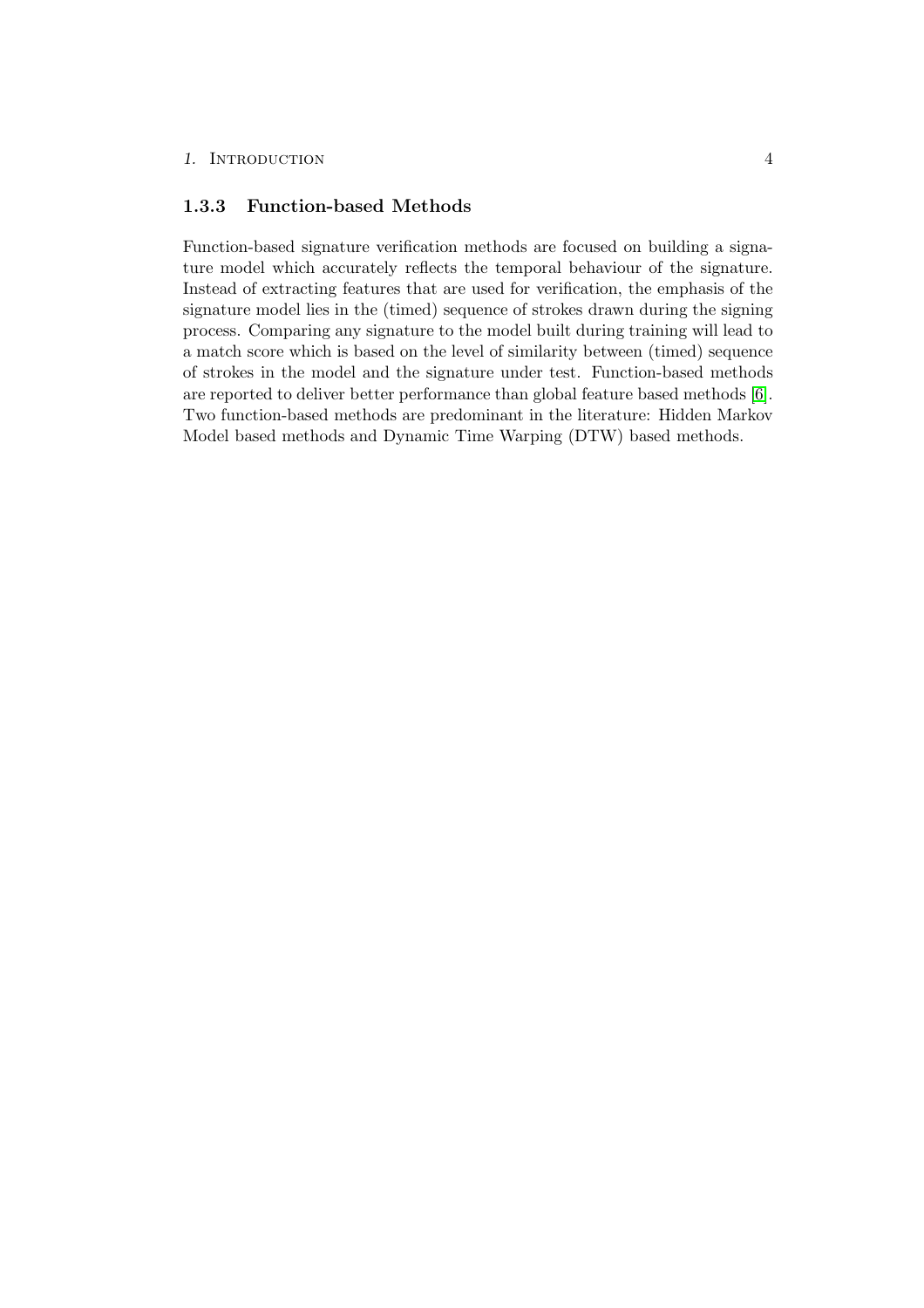# CHAPTER<sub>2</sub>

# <span id="page-8-0"></span>Signature Verification System

### <span id="page-8-1"></span>2.1 Signature Acquisition

We used a Google Android smartphone (HTC Desire) with a capacitive 3.7 inch touchscreen to record signatures. All the signatures were entered with a finger. Technical properties of the touchscreen include a sampling rate which is not constant but has a mean of 87 Hz and a standard deviation of 7 Hz as shown in figure [2.1.](#page-9-1) In some very rare cases the sampling rate reaches up to 500 Hz. From the device the following information is available:

- $x(t)$ : X-coordinate of touch location.
- $y(t)$ : Y-coordinate of touch location.
- $p(t)$ : Pressure value.
- $a(t)$ : Touch area estimation of the touching object

In order to reflect different usage scenarios, signatures were gathered from users without restricting their body posture, some were standing and holding the device, others were sitting. Some people signed by holding the device in one hand, and signing with the other while others signed by putting the device on a surface and holding it down to that surface with one hand while writing with the other. Each user entered about 20 signatures. In addition to these genuine signatures, users were asked to try to forge signatures of other users. Different levels of knowledge about the signature to be forged were considered:

- 1. random forgeries: the signatures from other users
- 2. forgeries based on the knowledge of the sequence of letters
- 3. forgeries based on the knowledge of the image of the signature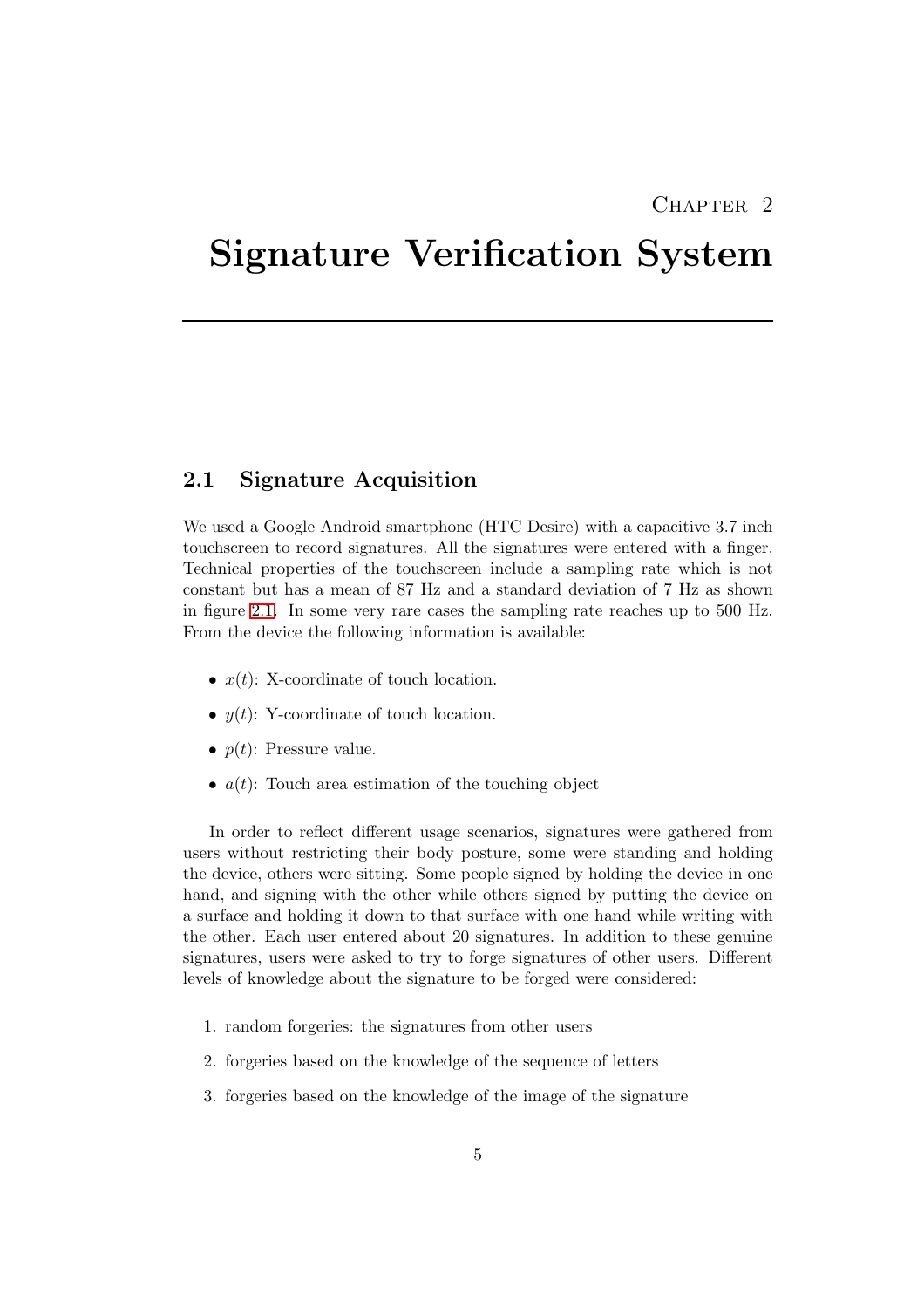

<span id="page-9-1"></span>Figure 2.1: Sampling rate distribution on HTC Desire

4. forgeries based on the observation of the signing process

Forgery types 2-4 were only recorded for a subset of the recorded signatures. Instead of explicitly acquiring random forgeries, we used signatures from different users as random forgeries.

# <span id="page-9-0"></span>2.2 Feature-based System

The feature-based system extracts global and local features from the signature samples. Compared to the work of Fierrez-Aguilar et al. [\[6\]](#page-30-6) our feature vector also contains features extracted from the pressure signal. See table [2.1](#page-9-2) for the complete list of features used in this work during the experiments.

<span id="page-9-2"></span>

| No. | Rank | Feature                   | S | Description                    |  |
|-----|------|---------------------------|---|--------------------------------|--|
|     | 9    | T                         |   | Total signature duration       |  |
|     | 2    | $# \text{Strokes}$        |   | Number of finger strokes       |  |
| 2   | 6    | $T_{\rm touch}$           |   | Amount of time the finger      |  |
|     |      |                           |   | touched the display            |  |
| 3   | 18   | $\frac{T_{\rm touch}}{T}$ |   | Percentage of time with finger |  |
|     |      |                           |   | on display                     |  |
|     | 36   | mean( v )<br>$max(v_x)$   |   | Average velocity / maximal     |  |
|     |      |                           |   | velocity in x direction        |  |

Table 2.1: List of signature features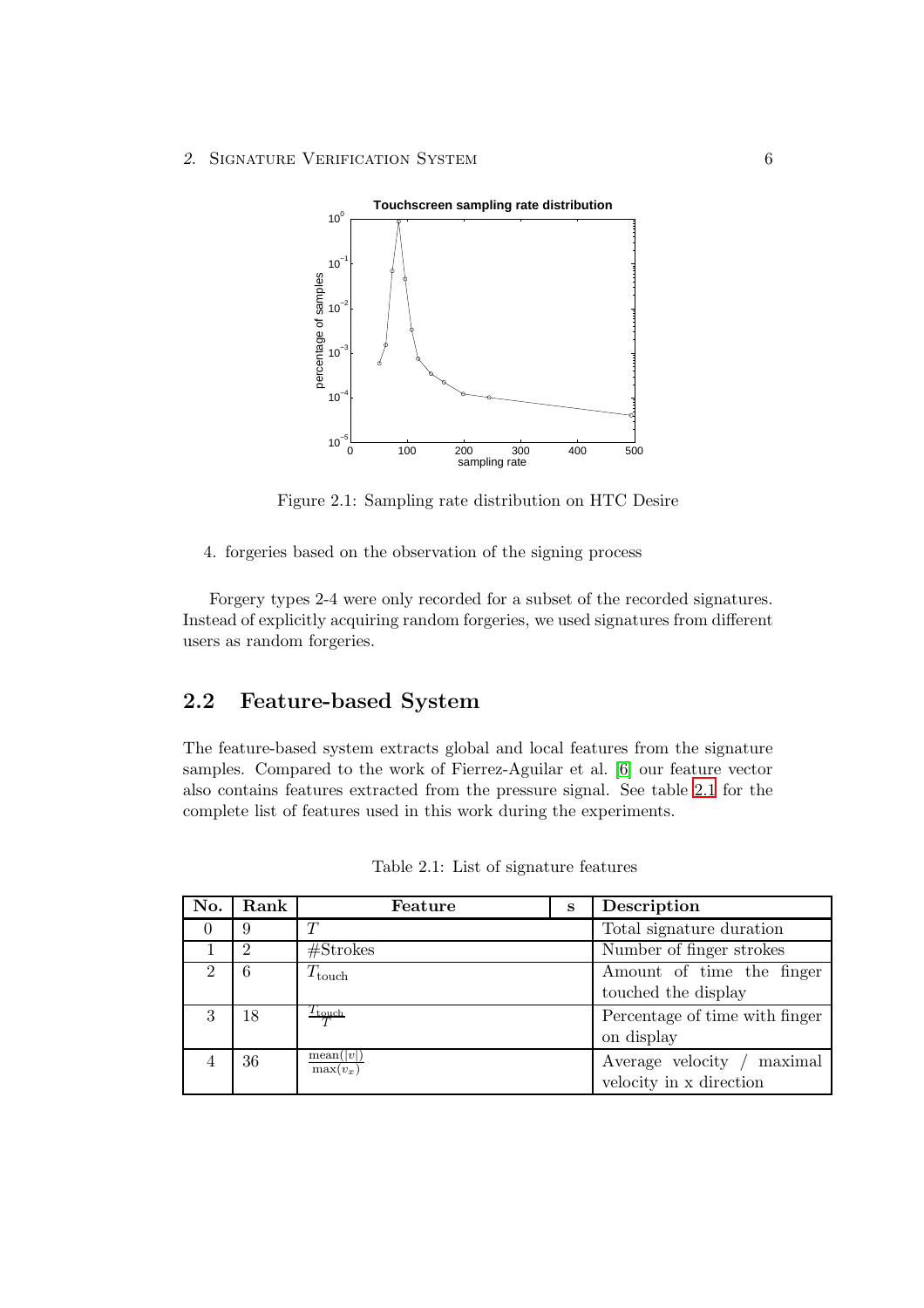| No.            | Rank           | Feature                                                    | $\bf S$                                                                          | Description                            |
|----------------|----------------|------------------------------------------------------------|----------------------------------------------------------------------------------|----------------------------------------|
| $\overline{5}$ | 10             |                                                            | $\dot{x}$                                                                        |                                        |
| $\!6\,$        | 19             |                                                            | $\ddot{x}$                                                                       |                                        |
| $\overline{7}$ | 13             |                                                            |                                                                                  |                                        |
| 8              | 16             | #sign changes                                              |                                                                                  | The number of sign changes             |
| 9              | 14             |                                                            |                                                                                  |                                        |
| 10             | 15             |                                                            | $\begin{array}{c} \dot{y} \ \ddot{y} \ \dot{p} \ \ddot{p} \end{array}$           |                                        |
| 11             | $37\,$         |                                                            | j                                                                                | $ j  = \sqrt{\ddot{x}^2 + \ddot{y}^2}$ |
| 12             | $\mathbf{1}$   |                                                            | $\dot{x}$                                                                        |                                        |
| 13             | 41             |                                                            | $\ddot{x}$                                                                       |                                        |
| 14             | 11             |                                                            |                                                                                  |                                        |
| 15             | $34\,$         | $\mathrm{mean}(s) = \frac{1}{T} \int_0^T s$                | $\frac{\dot{y}}{\ddot{y}}$                                                       | Mean of given signals                  |
| $16\,$         | 8              |                                                            | $\boldsymbol{p}$                                                                 |                                        |
| 17             | $52\,$         |                                                            |                                                                                  |                                        |
| 18             | $50\,$         |                                                            | $\frac{\dot{p}}{\ddot{p}}$                                                       |                                        |
| 19             | $35\,$         |                                                            | $\boldsymbol{x}$                                                                 |                                        |
| $20\,$         | $20\,$         |                                                            | $\dot{x}$                                                                        |                                        |
| 21             | $24\,$         |                                                            | $\ddot{x}$                                                                       |                                        |
| $22\,$         | $22\,$         |                                                            | $\boldsymbol{y}$                                                                 |                                        |
| $23\,$         | $23\,$         | $\sqrt{\text{mean}(s - \text{mean}(s))^2}$                 | $\dot{y}$                                                                        | Standard deviation                     |
| $24\,$         | $26\,$         |                                                            | $\ddot{y}$                                                                       |                                        |
| $25\,$         | $12\,$         |                                                            |                                                                                  |                                        |
| $26\,$         | $17\,$         |                                                            |                                                                                  |                                        |
| $27\,$         | $25\,$         |                                                            | $\frac{p}{\dot{p}} \\ \frac{\ddot{p}}{\dot{x}}$                                  |                                        |
| $28\,$         | $27\,$         |                                                            |                                                                                  |                                        |
| $29\,$         | $45\,$         |                                                            | $\ddot{x}$                                                                       |                                        |
| $30\,$         | $43\,$         |                                                            | $\dot{y}$                                                                        |                                        |
| $31\,$         | $42\,$         | max(s)                                                     | $\ddot{y}$                                                                       | Maximum value                          |
| $32\,$         | $\overline{4}$ |                                                            |                                                                                  |                                        |
| 33             | 40             |                                                            |                                                                                  |                                        |
| $34\,$         | $38\,$         |                                                            | $\frac{p}{\dot{p}}$                                                              |                                        |
| $35\,$         | 31             |                                                            | $\dot{x}$                                                                        |                                        |
| $36\,$         | 33             |                                                            | $\ddot{x}$                                                                       |                                        |
| $37\,$         | $28\,$         |                                                            | $\dot{y}$                                                                        |                                        |
| $38\,$         | $30\,$         | $\text{rms}(s) = \sqrt{\frac{1}{T} \int_0^T s}$            | $\ddot{y}$                                                                       | Root mean square value                 |
| $39\,$         | 3              |                                                            | $\boldsymbol{p}$                                                                 |                                        |
| $40\,$         | $21\,$         |                                                            |                                                                                  |                                        |
| 41             | $56\,$         |                                                            | $\frac{\dot{p}}{\ddot{p}}$                                                       |                                        |
| $42\,$         | $39\,$         |                                                            |                                                                                  |                                        |
| $43\,$         | $54\,$         | $\text{meanmax}(s) = \frac{\text{mean}(s)}{\text{max}(s)}$ |                                                                                  |                                        |
| $44\,$         | 48             |                                                            | $\begin{array}{c}\n\hline\np \\ \frac{dp}{dt} \\ \frac{d^2p}{dt^2}\n\end{array}$ |                                        |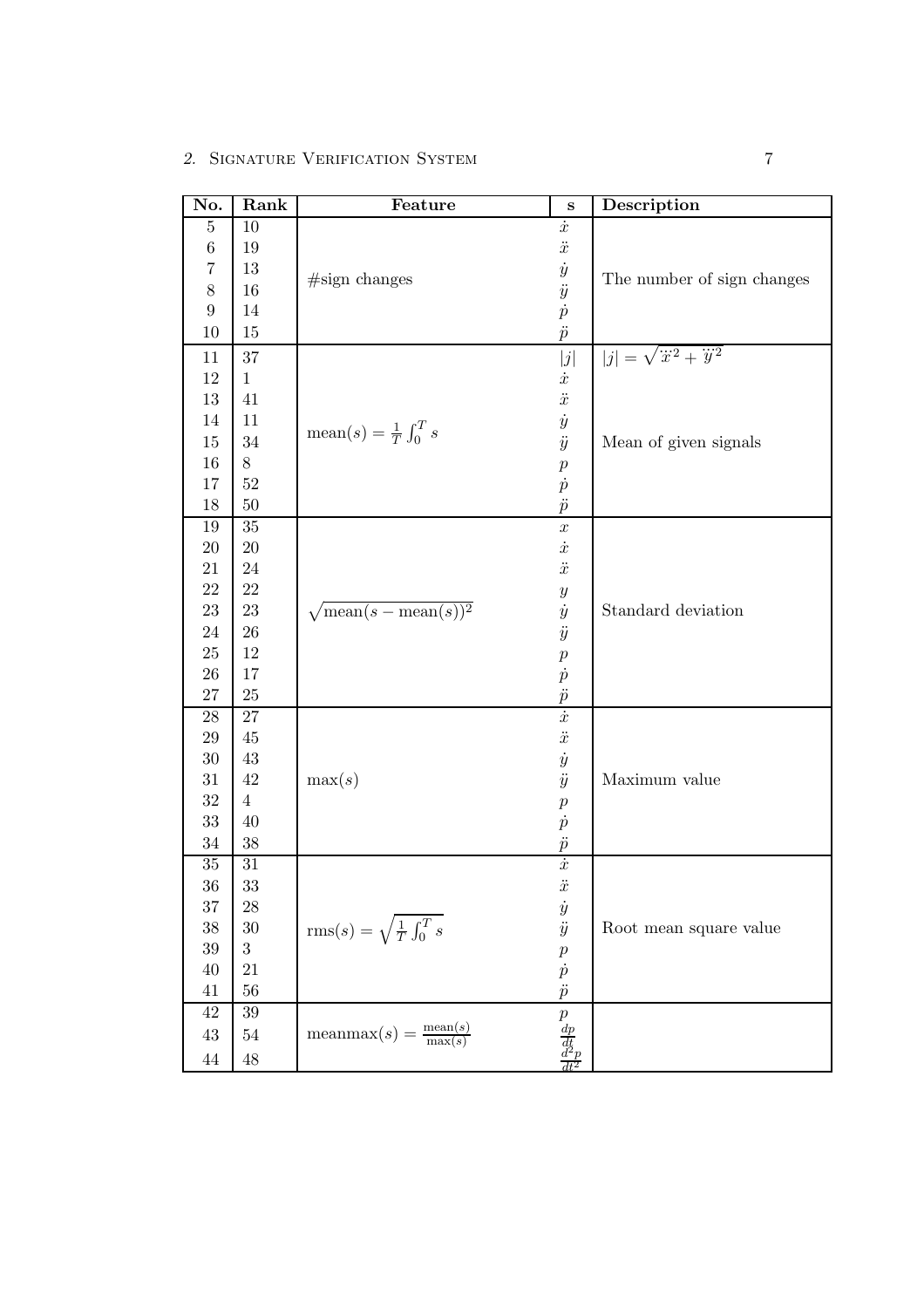| No. | Rank | Feature                                          | S                                    | Description               |
|-----|------|--------------------------------------------------|--------------------------------------|---------------------------|
| 45  | 7    |                                                  | $\dot{x}$                            |                           |
| 46  | 51   |                                                  | $\ddot{x}$                           |                           |
| 47  | 44   |                                                  | $\dot{y}$                            | Normalized point in time. |
| 48  | 32   | $t_{\max}(s) = \frac{1}{T}(t s(t) = \max(s(t)))$ | $\ddot{y}$                           | when the maximal value of |
| 49  | 47   |                                                  | $\, p \,$                            | signal s is reached       |
| 50  | 53   |                                                  | $\dot{p}$                            |                           |
| 51  | 55   |                                                  | $\tilde{p}$                          |                           |
| 52  | 29   |                                                  | $\boldsymbol{x}$                     | Normalized point in time. |
| 53  | 46   | $t_{\min}(s) = \frac{1}{T}(t s(t) = \min(s(t)))$ | $\bullet\bullet$<br>$\boldsymbol{x}$ | when the minimal value of |
| 54  | 5    |                                                  | $\dot{y}$                            | signal s is reached       |
| 55  | 49   |                                                  | $\ddot{y}$                           |                           |

The features in this table were selected according to the following criteria:

- 1. scale invariance
- 2. rotation invariance
- 3. high discriminative ration according to the work of Fierrez-Aguilar et al. [\[6\]](#page-30-6)

The list of features is composed of top ranked features from Fierrez-Aguilar et al. [\[6\]](#page-30-6) as well as applying proposed functions  $(rms(s), std(s) etc.)$  to the pressure signal. Because the recorded signals are not preprocessed, special attention was paid to the scale and rotation invariance of the added features. There are two reasons for this: Firstly, a rotated and/or scaled version of the signature will be similarly hard to produce for an intruder, the false accept rate is not expected to be influenced dramatically by rotation/scale invariance. Secondly, if genuine users enter their signatures with another rotation or scale compared to the training set, this should not affect the false reject rate.

#### <span id="page-11-0"></span>2.2.1 Feature Selection

The features where ranked using the fisher discriminant ratio as previously described in [\[6\]](#page-30-6) and [\[9\]](#page-30-9):

$$
\text{FDR}_i(u) = \frac{(\mu_{i,G} - \mu_{i,F})^2}{\sigma_{i,G}^2 + \sigma_{i,F}^2}
$$
\n(2.1)

In this formula  $u$  signifies the user,  $i$  is the index of the feature,  $G$  represents the set of genuine user signatures and  $F$  represents the set of forgeries.  $\mu$  and  $\sigma$  indicate the mean and standard deviation respectively. From the formula we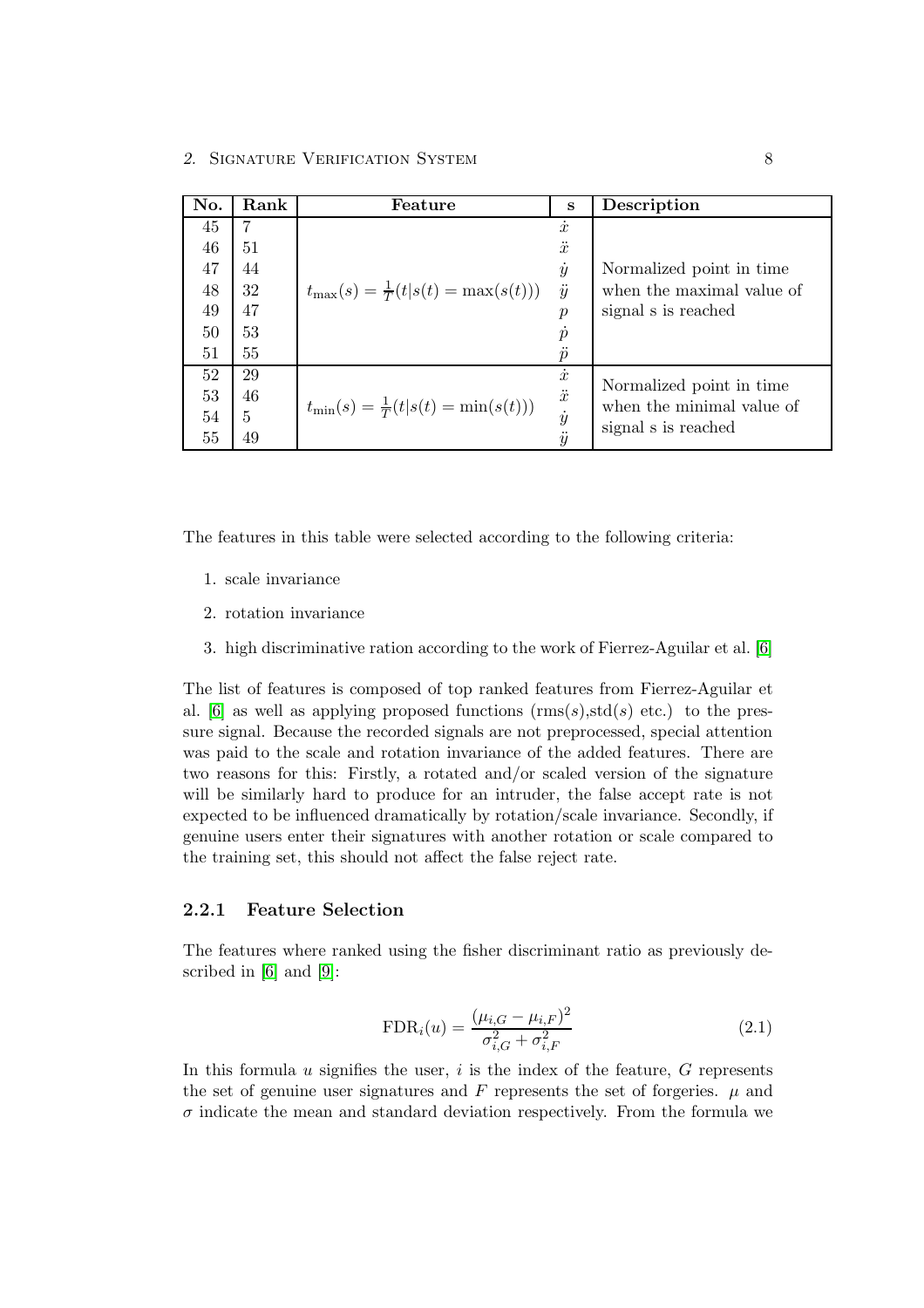can see that the FDR of a feature generally will be higher if the difference in the mean scores is bigger. Also the FDR will be bigger if the two standard deviations of the genuine-and forgery score distribution are lower. The higher the mean FDR of a given feature  $i$  is, the higher it is ranked in table table [2.1.](#page-9-2) No feature selection algorithm was utilized, but instead a set of feature vectors was chosen to investigate their respective performance: (see table [2.1](#page-9-2) for the features corresponding to the indices). Note that 36% of all features are derived from the pressure signal. In the 10 top ranked features we find 30% pressure features, in the top 20 35% and in the top 30 30%. The relative importance of the pressure related features therefore can be expected to be roughly the same as for the x and y features. Pressure features are indicated by bold font.

- 1. all features: [0..55]
- 2. pressure signal related features: [9, 10, 16, 17, 18, 25, 26, 27, 32, 33, 34, 39, 40, 41, 42, 43, 44, 49, 50, 51]
- 3. non pressure signal related features: [0, 1, 2, 3, 4, 5, 6, 7, 8, 11, 12, 14, 15, 16, 19, 20, 21, 22, 23, 24, 28, 29, 30, 31, 35, 36, 37, 38, 45, 46, 47, 48, 52, 53, 54, 55]
- 4. 30 highest ranked features: [12, 1, 39, 32, 54, 2, 45, 16, 0, 5, 14, 25, 7, 9, 10, 8, 26, 3, 6, 20, 40, 22, 23, 21, 27, 24, 28, 37, 52, 38]
- 5. 20 highest ranked features: [12, 1, 39, 32, 54, 2, 45, 16, 0, 5, 14, 25, 7, 9, 10, 8, 26, 3, 6, 20]
- 6. 10 highest ranked features: [12, 1, 39, 32, 54, 2, 45, 16, 0, 5]

#### <span id="page-12-0"></span>2.2.2 Feature Score Normalization

Since the different features presented before lead to feature values in very different co-domains, it is neccesary to apply a normalization scheme if we want to relate them. This normalization will assure that different features are not weighted differently because of their co-domain. As proposed by Hsu et al. [\[10\]](#page-31-0) for Support Vector Machines, we use the min-max normalization scheme to get feature values in the range  $[-1, 1]$ .

$$
s_i' = 2\left(\frac{s_i - \min(T_{s_i})}{\max(T_{s_i}) - \min(T_{s_i})}\right) - 1\tag{2.2}
$$

Here,  $s_i'$  is the normalized feature value,  $s_i$  is the non normalized feature score and  $T_{s_i}$  are the scores for feature i in the training set. Values outside [−1, 1] therefore are possible after normalization, because only values inside  $[min(T_{s_i}), max(T_{s_i})]$  are mapped to  $[-1, 1]$ . However the probability of a value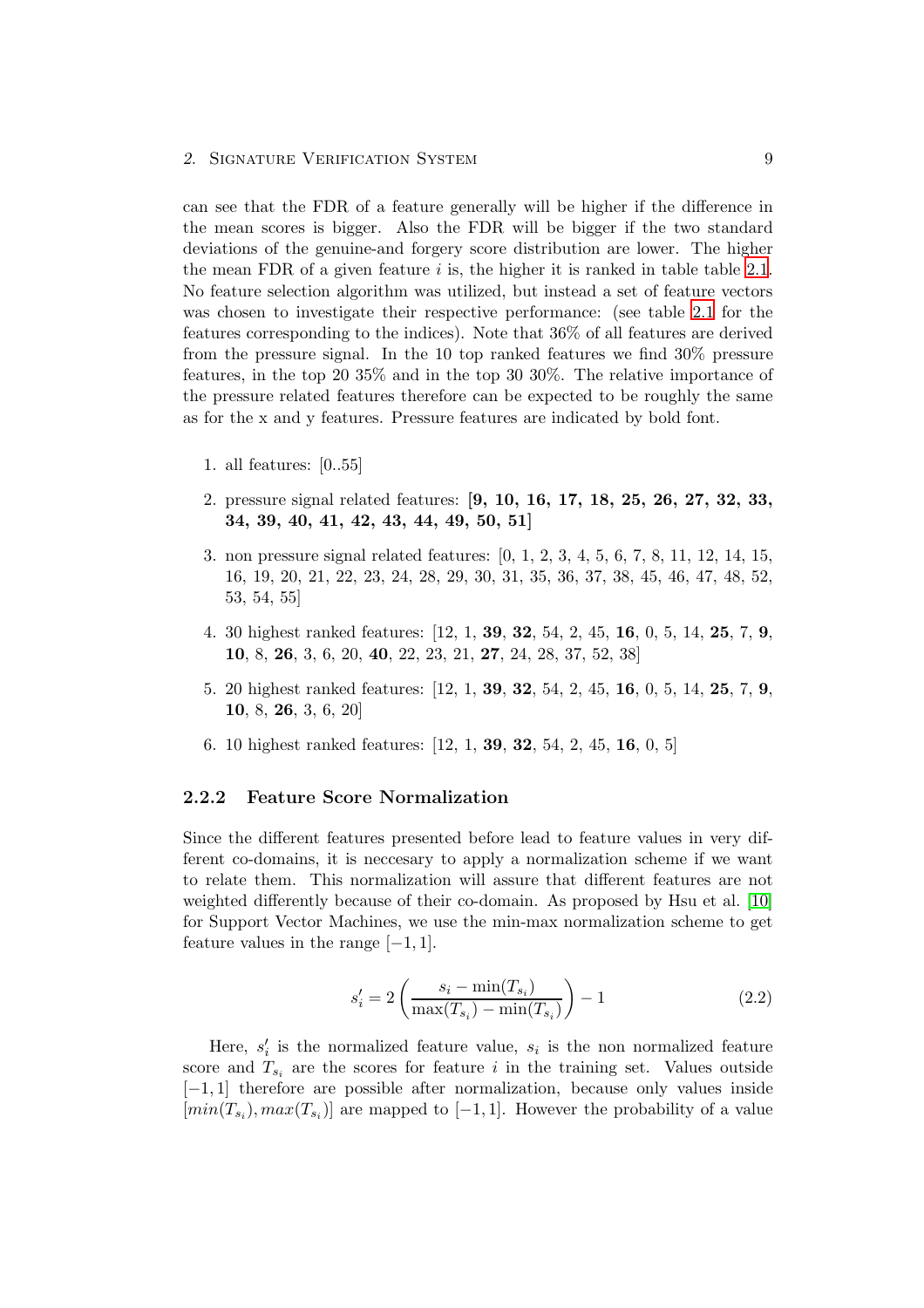lying outside  $[-1, 1]$  is small and decreases as the distance to the interval grows. The normalization should therefore serve the purpose of normalizing the effect of each feature value in the detection process.

### <span id="page-13-0"></span>2.2.3 Single Class Classification – Anomaly Detection

In our case using negative training samples is not practical because finding a signature set representative for all possible signatures is extremely hard if not impossible. The performance would strongly depend on the chosen set of negative training samples. Therefore we want to use a classification scheme that does not rely on negative training samples. Several different methods suitable for this task were proposed in the literature, Chandola et al. [\[8\]](#page-30-8) summarized many different approaches. We decided to use the following two methods for anomaly detection.

- 1. One-class Support Vector Machines: SVMs and their application to one class problems are described in Schölkopf et al. [\[11,](#page-31-1) [12\]](#page-31-2).
- 2. Mahalanobis distance: For each feature of the training set,  $\mu$  and  $\sigma$  are estimated.The Mahalanobis distance of a test signature can then be calculated via

$$
d = \sum_{n=0}^{\text{\#Features}} \left(\frac{s_n - \mu_n}{\sigma_n}\right)^2 \tag{2.3}
$$

Classification is performed by applying a threshold to the distance value d.

The Mahalanobis distance was chosen because of its implementation simplicity. First experiments using the Mahalanobis distance were used to get a working system in a short period of time. The one-class SVM was chosen because of the good results reported from SVMs in many classification tasks. In addition to these two classifiers, the Weka OneClassClassifier [\[13\]](#page-31-3) was also considered (and implemented) but due to time constraints, it could not be added to the fusion classifier.

# <span id="page-13-1"></span>2.3 Function-based System: Dynamic Time Warping

Function-based methods to perform signature verification compare the temporal behaviour of the recorded signals  $x(t)$ ,  $y(t)$ ,  $p(t)$  and  $a(t)$ . In this work, a dynamic time warping based method is used. The performance of a Hidden Markov Model system might be higher than the DTW system performance but the implementation complexity is much lower for the DTW system. Once again, time was the crucial element in this decision. Dynamic time warping is a classic dynamic programming algorithm that is also used in speech recognition.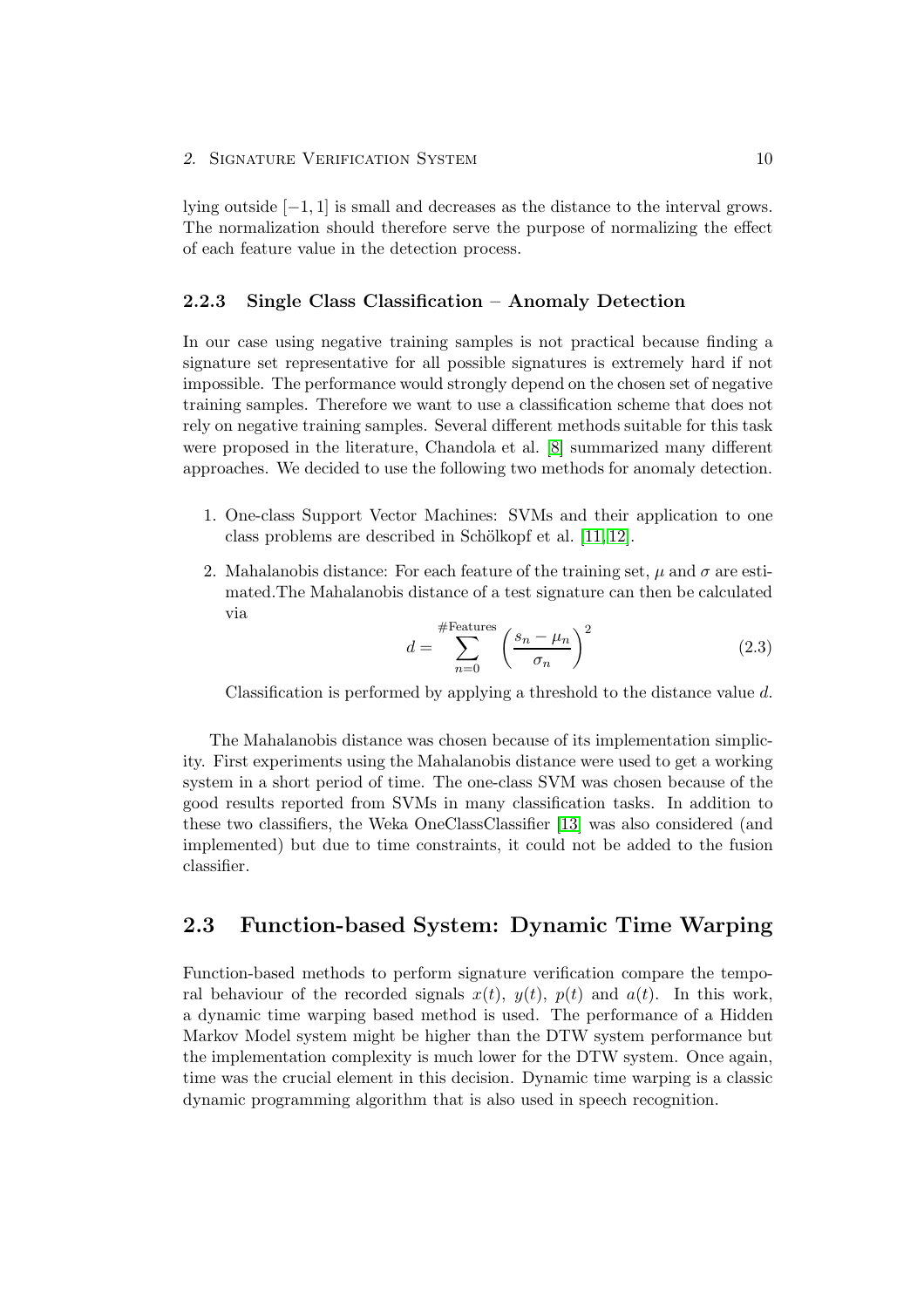#### 2. SIGNATURE VERIFICATION SYSTEM 11

A signature verification system using DTW is reported by Martens and Claesen [\[14\]](#page-31-4). DTW is a method to measure the similarity between two sequences which may vary in time or speed. This similarity measure can be used to perform signature verification. Comparing two sequences can be done in many different ways such as correlation, integration of the difference of two signals etc. However all these similarity measures cannot cope with non-linear time distortions which we will have in the signature signals. If a user takes a little longer for the first letter of the signature, the similarity measure should not deteriorate more than if the user was taking a little longer on the last letter. The DTW method allows us to compare two signatures while a small time distortion in the beginning of the signature does not accumulatively deteriorate the similarity measure throughout the whole signature.

In our DTW system no smoothing is carried out, also the signals are not resampled. The preprocessing consists of center of mass normalzation and normalization of  $x$ - and  $y$  coordinates according to their standard deviation. The algorithm to obtain an optimal warp path between two given signatures is described in algorithm [1](#page-14-0).

<span id="page-14-0"></span>

| <b>Algorithm 1</b> Dynamic Time Warping                                                                     |
|-------------------------------------------------------------------------------------------------------------|
| $n =$ Length of Signature A                                                                                 |
| $m =$ Length of Signature B                                                                                 |
| $\frac{d \text{tw}[n][m]}{=}$ DTW                                                                           |
| for $i = 1 \rightarrow m$ do                                                                                |
| $\mathrm{dtw}[0][i] = \infty$                                                                               |
| end for                                                                                                     |
| for $i = 1 \rightarrow n$ do                                                                                |
| $\mathrm{dt}w[i][0]=\infty$                                                                                 |
| end for                                                                                                     |
| $\frac{d \text{tw}[0][0]}{=} 0;$                                                                            |
| $\cos t = 0$ ;                                                                                              |
| for $i = 1 \rightarrow n$ do                                                                                |
| for $j = 1 \rightarrow m$ do                                                                                |
| $\text{cost} = \text{dist}(\text{Signature A}, \text{Signature B}, i, j)$                                   |
| $\frac{d w[i][j]}{=} \text{cost} + \min(\frac{d w[i-1][j]}{}, \frac{d w[i][j-1]}{}, \frac{d w[i-1][j-1]}{}$ |
| end for                                                                                                     |
| end for                                                                                                     |

The distance function dist() used in algorithm [1](#page-14-0) computes a distance measure between sample  $i$  in signature A and sample  $j$  in signature B. The distance measure used in this work is:

$$
\sqrt{\sum_{n=0}^{\text{#Features}} (A_n[i] - B_n[j])^2}
$$
 (2.4)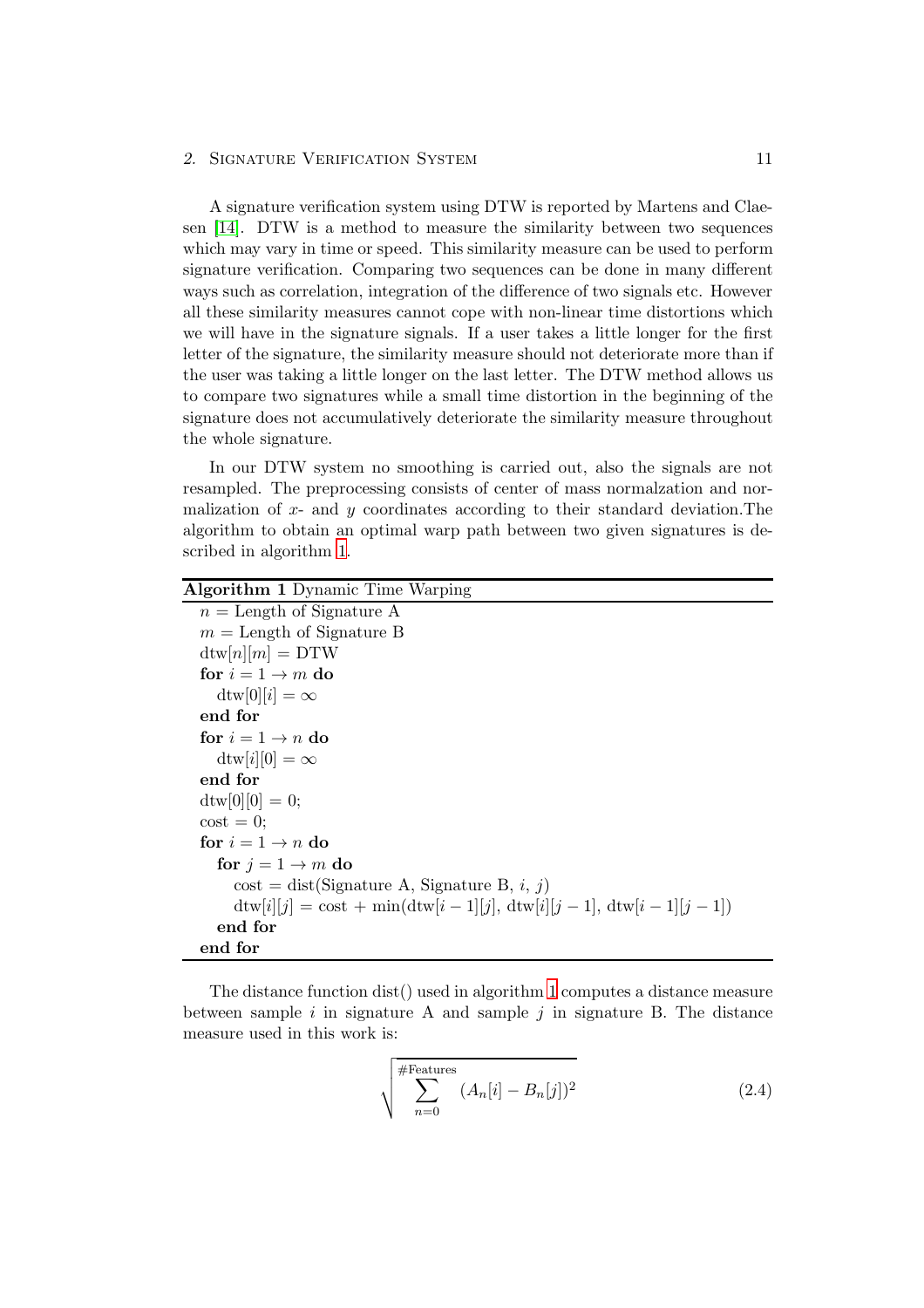#### 2. SIGNATURE VERIFICATION SYSTEM 12

 $A_n$  stands for the n'th feature of signature A,  $B_n$  analogously indicates the  $n<sup>i</sup>$ th feature of signature B and  $i$  and  $j$  are the specific samples which are compared.

Finding the best warping path through dtw[][] is done by iteratively backtracking from  $\frac{dim[n]}{m}$  to the neighboring field with minimal cost value . The value of  $\frac{d\text{tw}[n][m]}{n}$  gives the accumulated distances of the two signatures while not accounting any cost to warping time (i.e. there is no cost associated with high time shifts between the signatures A and B). As previously stated, DTW allows us to compare two sequences by allowing time distortions between the two sequences without lowering the similarity measure. This would mean, that a signature which is similar in shape, but very different in writing speed would still achieve a high similarity score. This certainly is not desirable. A difference in writing speed should be penalized, but the penalty should be limited to the section where the time behaviour actually is different. This is achieved by using the derivatives of the signals  $x, y$  and  $p$  in the feature vector of the DTW.

#### <span id="page-15-0"></span>2.3.1 Feature Selection

Similar to the feature-based method discussed previously, different feature vectors are used to compare their performance.

- 1. All features:  $[p, x, y, \dot{p}, \dot{x}, \dot{y}]$
- 2. Pressure features:  $[p, \dot{p}]$
- 3. X-coordinate features:  $[x, \dot{x}]$
- 4. Y-coordinate features:  $[y, \dot{y}]$

#### <span id="page-15-1"></span>2.3.2 DTW Signature Verification

Training the DTW signature verification algorithm is performed by calculating the distance measure  $(dtw[n][m])$  for all pairs of signatures in the training set. The signature with the smallest mean distance measure to all the other signatures is selected as the prototypical signature of the given user.

The DTW matching score of a signature to be verified is equal to the distance measure  $\frac{div[n]}{m}$  between the prototypical signature found during training and the signature under test.

### <span id="page-15-2"></span>2.4 System Fusion and Decision Function

The previously presented signature verification methods yield non-normalized scores which can be used independently for verification. However, in order to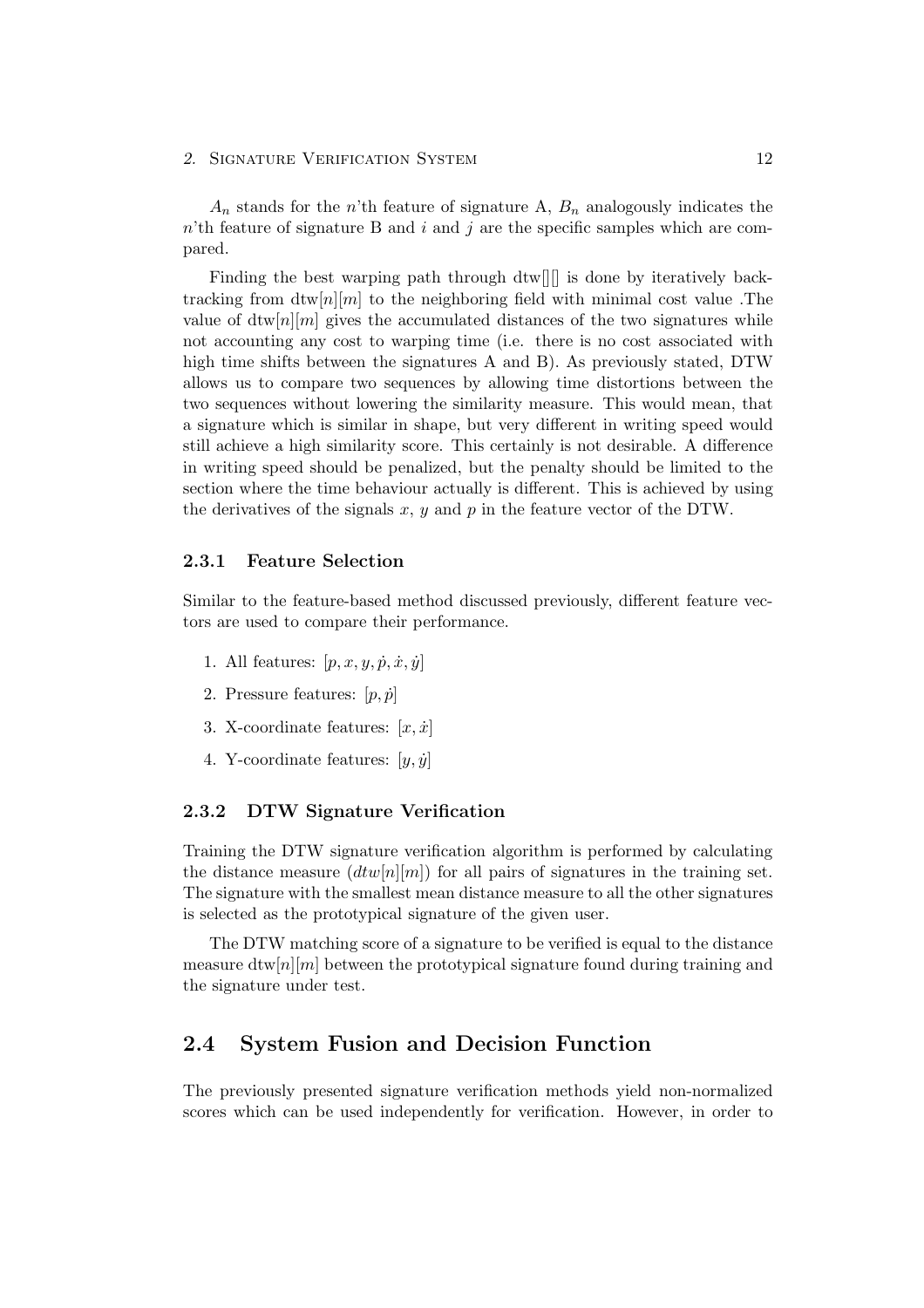#### 2. SIGNATURE VERIFICATION SYSTEM 13

maximize verification performance, the combination of both should be considered. Jain et al. [\[15\]](#page-31-5) discussed Score fusion in biometric systems.

#### <span id="page-16-0"></span>2.4.1 Positive Class Score Estimation

Because of the high inter-user variability of the means and standard deviations in the score outputs, it is impossible to define global decision thresholds or probability mappings. Therefore we use the estimated score distribution of the training set to find good decision functions and probability estimators for each individual user.

The score distribution of the positive class is estimated by performing crossvalidation on the training set. In each cross-validation step, exactly one score is estimated, using all the other training samples for training. This leads to a sparse score distribution estimate which will later be referred to as the training set score distribution  $S_T$ .

#### <span id="page-16-1"></span>2.4.2 Decision Function

From a score, the decision about the class label is performed applying a threshold. The threshold is calculated using the training set score distribution and a global parameter T. This parameter is specific for each classifier and has to be estimated from a dataset which is as large as possible. The parameter  $T$  which leads to the smallest equal error rate on the entire dataset of signatures of all users is used later on. The size of this parameter can also be used as a measure for the quality of the classifier. A large  $T$  means the decision threshold can be set further from the mean of  $S_T$  which generally will lead to smaller false reject rates. The decision threshold is then calculated as:

$$
DecisionThreshold = mean(S_T) - T \cdot std(S_T)
$$
\n(2.5)

#### <span id="page-16-4"></span><span id="page-16-2"></span>2.4.3 Probability Estimation

<span id="page-16-3"></span>When combining classifier score outputs to obtain a combined classifier with higher performance, it is crucial to limit the influence of each separate classifier in a meaningful way. The tanh normalization scheme presented by Jain et al. [\[15\]](#page-31-5) proved to be insensitive to outliers in the training data as well as being robust and efficient. The parameters  $\mu$  and  $\sigma$  refer to the mean and standard deviation of  $S_T$  respectively. This tanh estimation scheme is used to normalize the raw score from each score output which is used in the fusion step.

$$
P[Score] = 1 - \frac{1}{2} \left( \tanh\left(\frac{1}{2}\frac{\text{Score} - \mu}{\sigma}\right) + 1\right)
$$
 (2.6)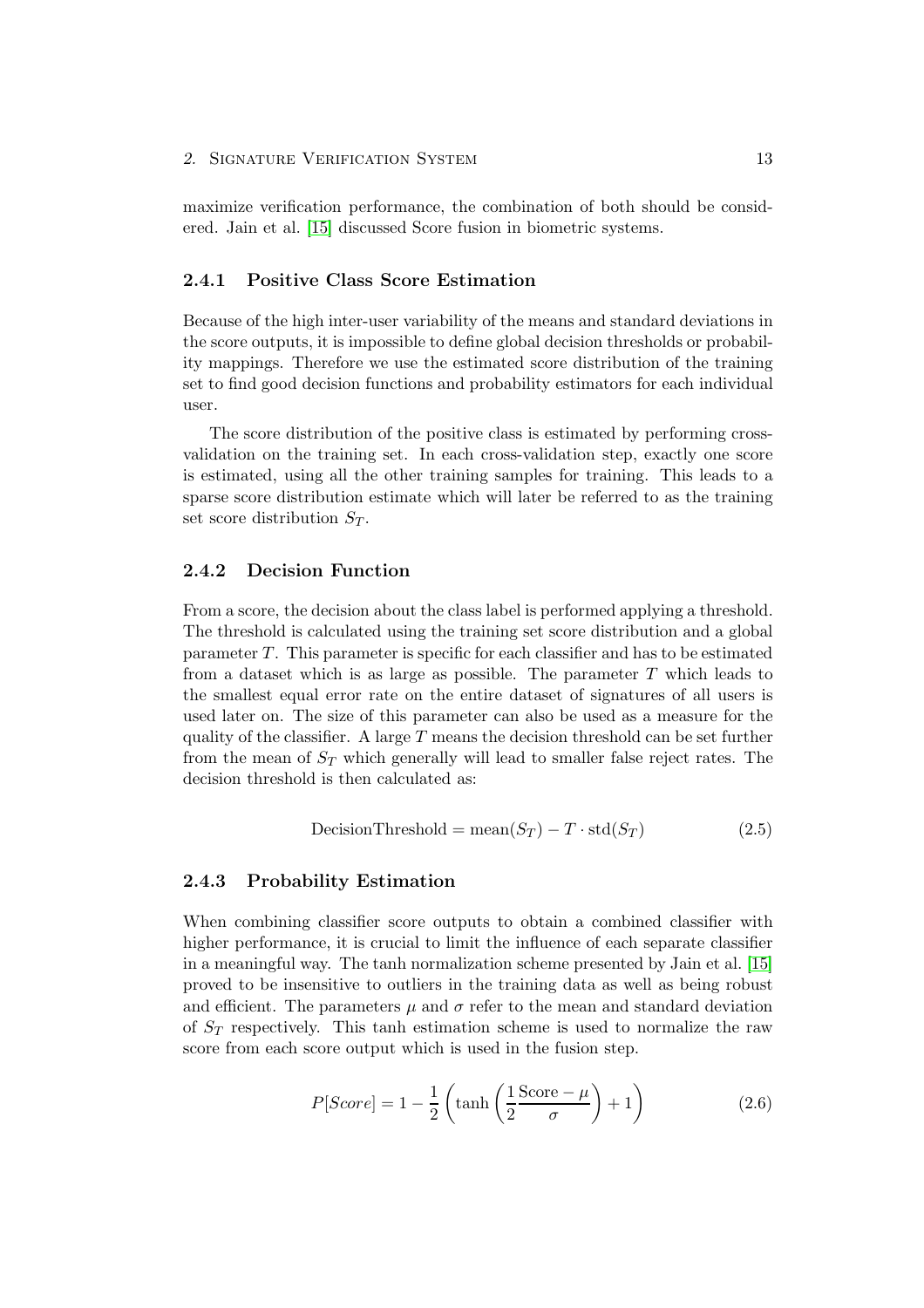#### <span id="page-17-0"></span>2.4.4 Score Fusion

<span id="page-17-1"></span>After normalization of each score that should be utilized in the fusion step, the final score is calculated as the weighted sum:

$$
\text{score}_{\text{fusion}} = \frac{\sum_{i=0}^{\#\text{Classifiers}} T_i \cdot \text{score}_{\text{classification}}}{\sum_{i=0}^{\#\text{Classifiers}} T_i} \tag{2.7}
$$

The  $T_i$  are the decision function parameters discussed in section [2.4.2](#page-16-1). To understand why the thresholds  $T_i$  are used to weight the scores of the different classifiers, note that the scores are normalized using eq. [\(2.6](#page-16-3)) before the thresholds  $T_i$  are estimated. In the following we assume tanh() to be approximately linear in the range of the inputs we reach with  $\frac{1}{2}$ Score $-\mu$  $\frac{\text{re}-\mu}{\sigma}$ . Furthermore we assume that the training set score distribution allows us to accurately estimate  $\mu$  and  $\sigma$  used in tanh estimation. With these two assumptions we can deduce that the mean and standard deviation of the tanh estimated scores are the same for any users score distributions. The threshold values  $T_i$  then can be interpreted as measure for the spread between the positive and negative signature sample scores. A small threshold value  $T_i$  means the EER is reached close to the positive score distribution whereas a large threshold indicates that the false accept rate starts rising further from the positive score distribution. The proposed fusion scheme rewards classifiers with high threshold values  $T_i$  which means classifiers which deliver a high spread between negative and positive signature scores.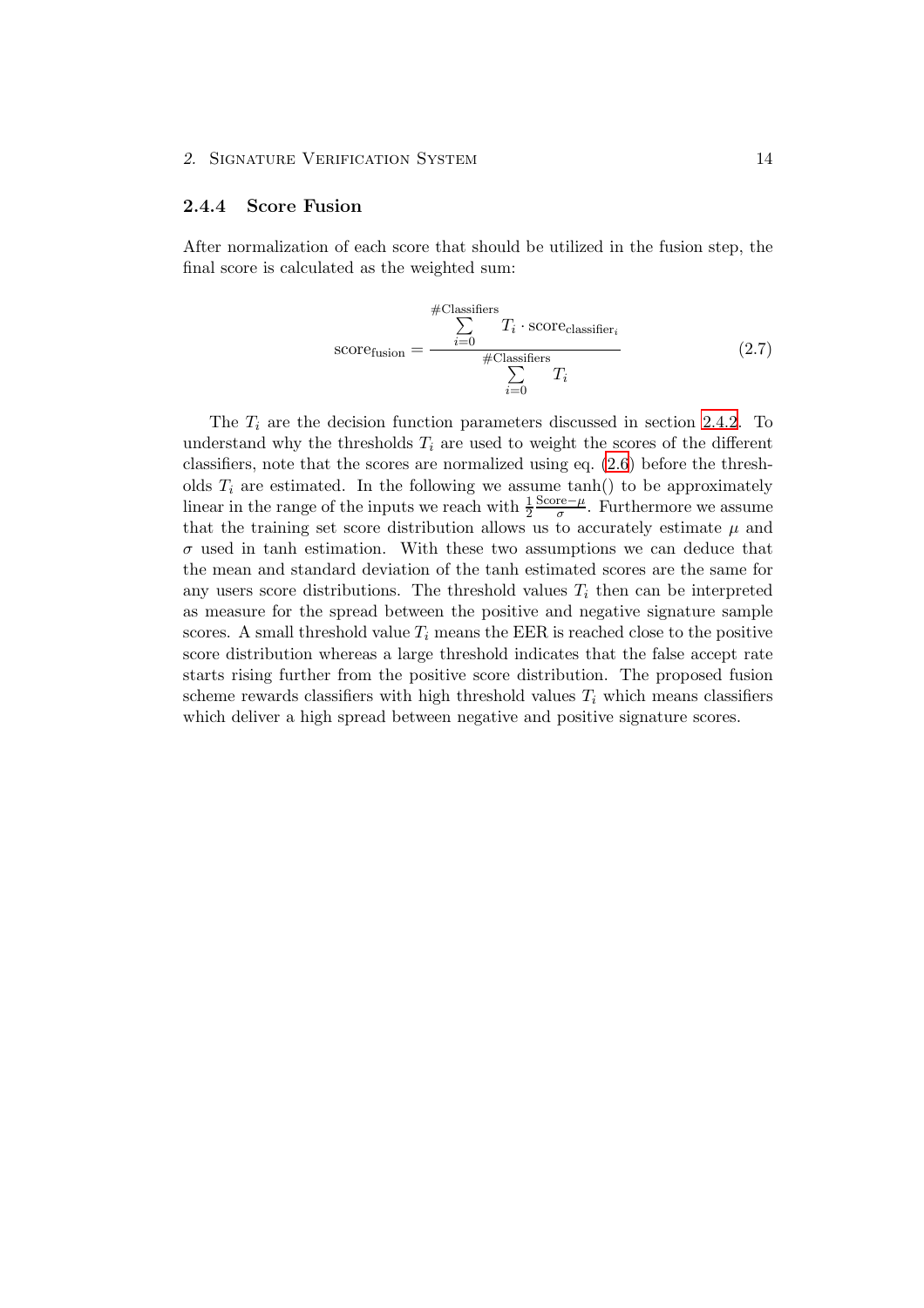# CHAPTER 3 Experiments

<span id="page-18-0"></span>In this chapter, the performance of the feature- and function-based systems is analyzed. Because the two systems have free parameters (e.g. which feature vector to use, the one-class SVM parameters) we try to maximize the performance of the systems before using score fusion to create the final verification system. From the score fusion we expect to obtain a system which performs at least as good as the best performing system used in the fusion step but ideally the fusion system would deliver superior performance.

# <span id="page-18-1"></span>3.1 Experimental Protocol

The cross-validation scheme used in all the experiments described below is different from the one that is usually utilized. Instead of defining the number of cross-validation steps, we define the training set size. Similar to a classical crossvalidation scheme, the set of positive samples is split into two parts: the trainingand validation set. The training sets of all cross-validation runs are disjoint from each other. This method was chosen because we expect the training set size to have a major influence on the performance of the system. For the following experiments we use a training set size of 5.

# <span id="page-18-2"></span>3.2 Feature-based Verification System

For the complete list of features extracted from the signature traces see table [2.1.](#page-9-2) In order to maximize the performance of the feature-based system, the feature subsets described in section [2.2.1](#page-11-0) were used.

DET curves and equal error rates were produced and calculated using the decision threshold discussed in section [2.4.2](#page-16-1). All DET curves show the false reject rate along with the false accept rates for the four forgery types (random, 1, 2, and 3).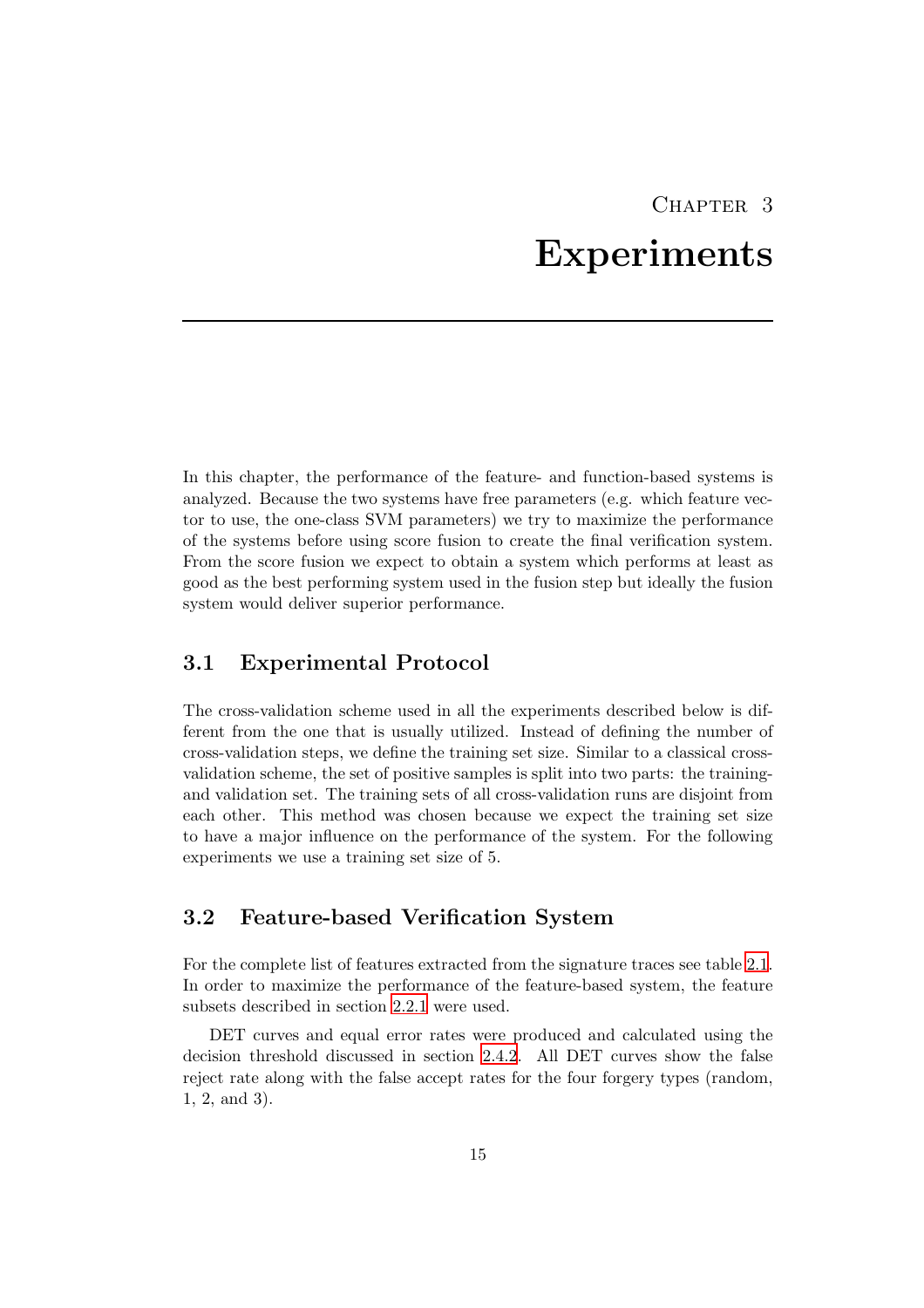#### <span id="page-19-0"></span>3.2.1 Mahalanobis Distance

The Mahalanobis distance measure can be computed without any parameter tuning. The resulting DET curves for all the feature vectors can be found in fig. [3.1](#page-20-0). The equal error rate is very similar throughout the experiments. Still the performance of feature vector 2 has to be considered to be significantly lower than the performance of all the other feature vectors. The equal error rate for the random forgeries is not much higher compared to the other feature vectors, but the range of thresholds that leads to a well performing system is very narrow compared to the others. We expected to have generally lower performance on the forged signatures. Surprisingly this is only true for feature vector 2. For all other feature vectors, the forgery EER is consistently lower than the EER of the random forgeries. Interestingly the forgery types 1, 2 and 3 behave as expected. The more knowledge the forger has, the better the forgeries become. The fact that skilled forgeries reach higher false accept rates could mean that many features are similar amongst users when they sign with their own signature. As soon as a user tries to forge a different signature, these features start to deviate because the user is in an unnatural situation. As an example, consider the total signature time. Many users have a total signature time which is smaller than 3 seconds. When trying to forge a complex signature, the total signature time tends to increase and therefore lowering the false accept probability. In feature vector 2 (pressure features) the fraction of features behaving like this seems to be smaller compared to all the other feature vectors. Therefore the more knowledge the forger has, the higher the false accept rate gets. The much lower performance delivered by the pressure based feature vector 2 could be explained by a higher variance of feature values in the training set or a higher feature value correlation between users.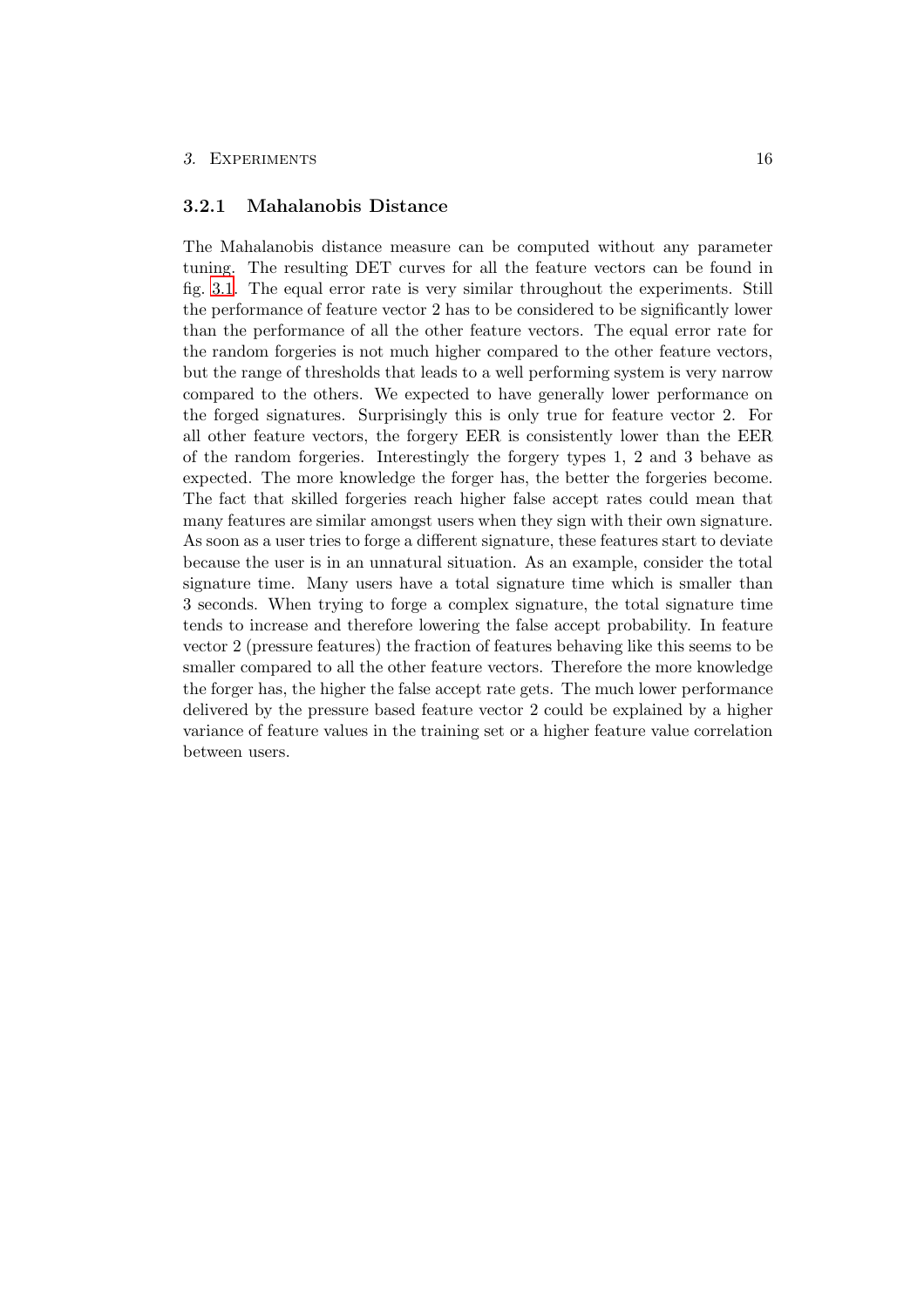<span id="page-20-1"></span>

<span id="page-20-0"></span>Figure 3.1: Mahalanobis distance measure DET curves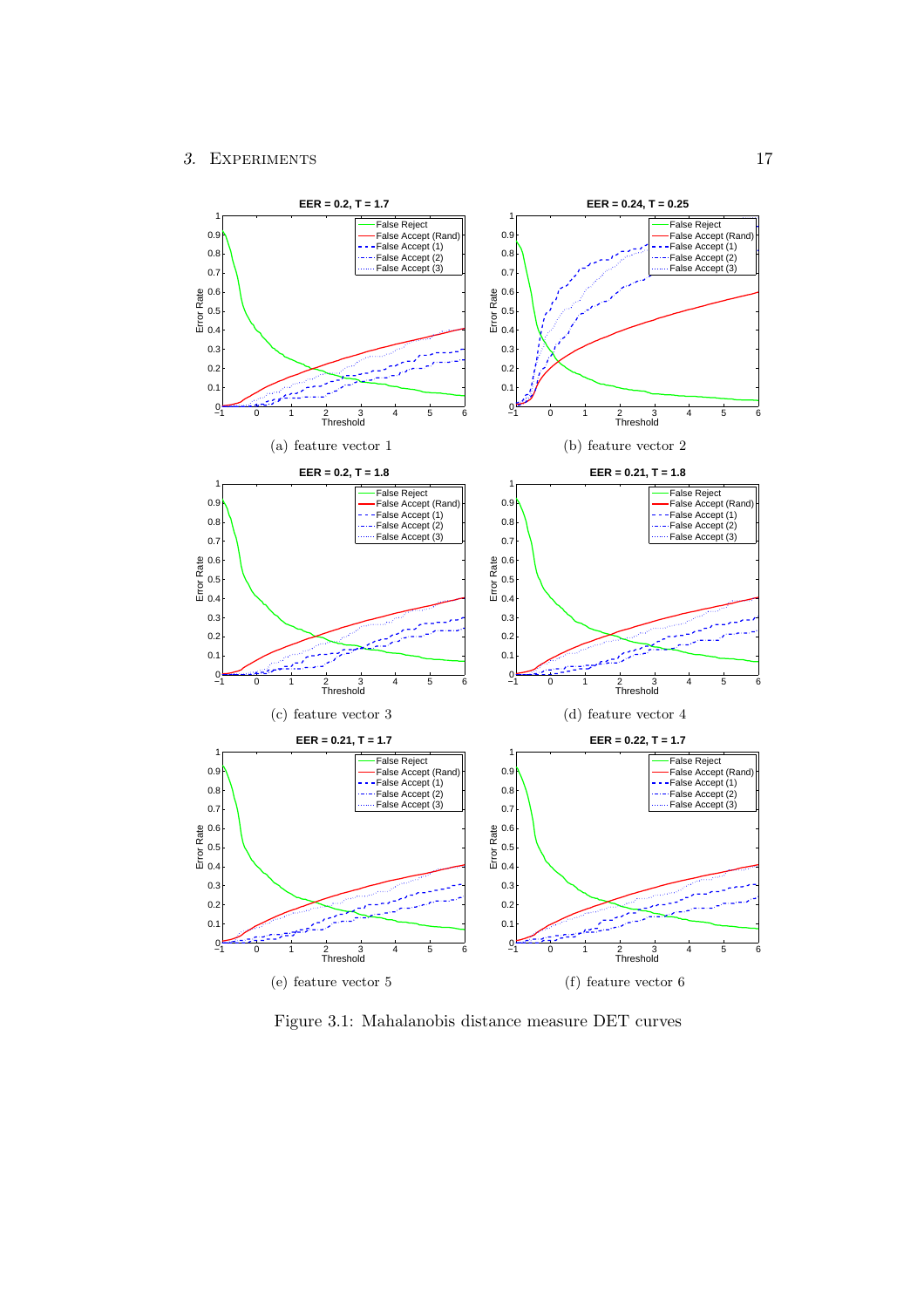#### <span id="page-21-0"></span>3.2.2 Support Vector Machine

The SVM implementation is based on LibSVM [\[16\]](#page-31-6). This library is publicly available and has interfaces to a large number of programming languages. Lib-SVM was modified such that no threshold is applied to the hypersphere distance output of the classification. Instead of getting a binary decision, we would like to get a distance measure (distance from hypersphere) which will be much more helpful when performing score fusion. The one-class SVM has several different parameters which influence its performance. Following Hsu et al. [\[10\]](#page-31-0), we used an Radial Basis Function Kernel. This leaves two independent parameters which we have to tune for our problem:  $\nu$ ,  $\gamma$ . Note that getting a recall rate of 1 was impossible using the decision threshold given by LibSVM, the precision however was extremely high ( $\approx 1$ ) for any set of parameters  $\nu$  and  $\gamma$  and any forgery set. A likely reason for this behaviour of the one-class SVM is model overfitting to the training data.

Parameters  $\nu$  and  $\gamma$  for each feature vector were found using a parameter grid search. For the results of this grid search see fig. [3.2](#page-22-0). For each parameter set  $\nu$  and  $\gamma$  under consideration, the equal error rate is shown. Generally values for  $\gamma > 0.1$  deliver lower performance than values  $\gamma < 0.1$ . Especially if the feature vector has more elements (feature vectors 1, 3 and 4) the regions with good equal error rates are smaller compared to the shorter feature vectors (2, 5 and 6).

Based on figure [3.2](#page-22-0) the optimal parameters  $\nu$  and  $\gamma$  are estimated for each feature vector. The detection performance for each feature vector along with the optimal set of parameters for the svm  $\nu$  and  $\gamma$  is shown in figure fig. [3.3.](#page-23-0) The equal error rates are very similar for all the feature vectors. However from the DET curves we can see that fig.  $3.3(a)$ , fig.  $3.3(b)$  and fig.  $3.3(c)$  reach the equal error rate at lower thresholds compared to the other parameter settings. Also a small variation in the threshold results in a bigger variation in the error rates. A classifier with a higher threshold and a lower sensitivity to the choice of the threshold is very desirable because we can only estimate the threshold based on the sparse training set. A higher threshold generally leads to higher performance. To understand this, note that the scores are estimated using the tanh estimation scheme presented in eq. [\(2.6\)](#page-16-3). We expect scores with mean 0.5 and fixed standard deviation. The higher the threshold is, the larger the gap between the positive and negative score values is.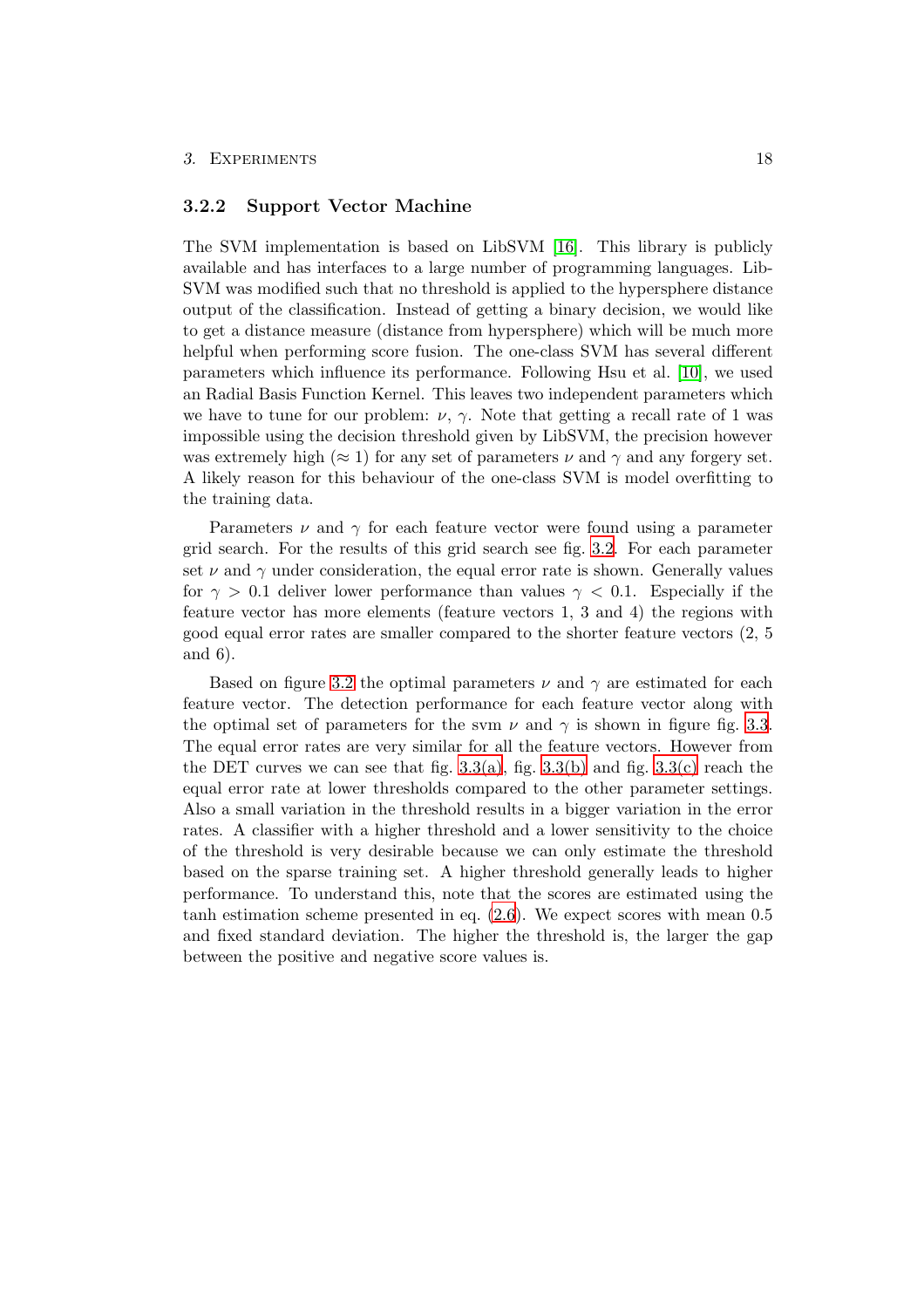

<span id="page-22-0"></span>Figure 3.2: SVM grid search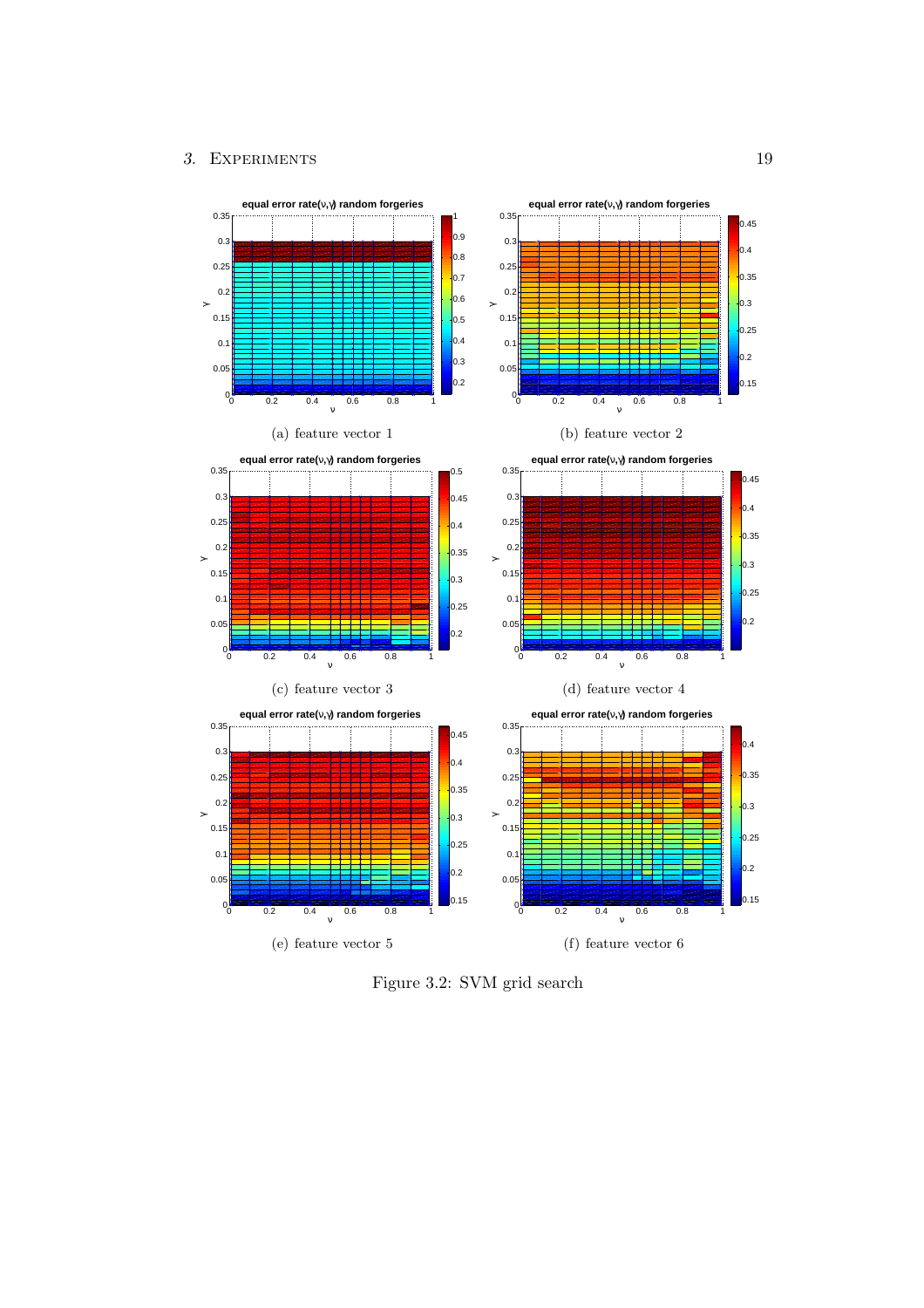<span id="page-23-2"></span><span id="page-23-1"></span>

<span id="page-23-3"></span><span id="page-23-0"></span>Figure 3.3: SVM DET courves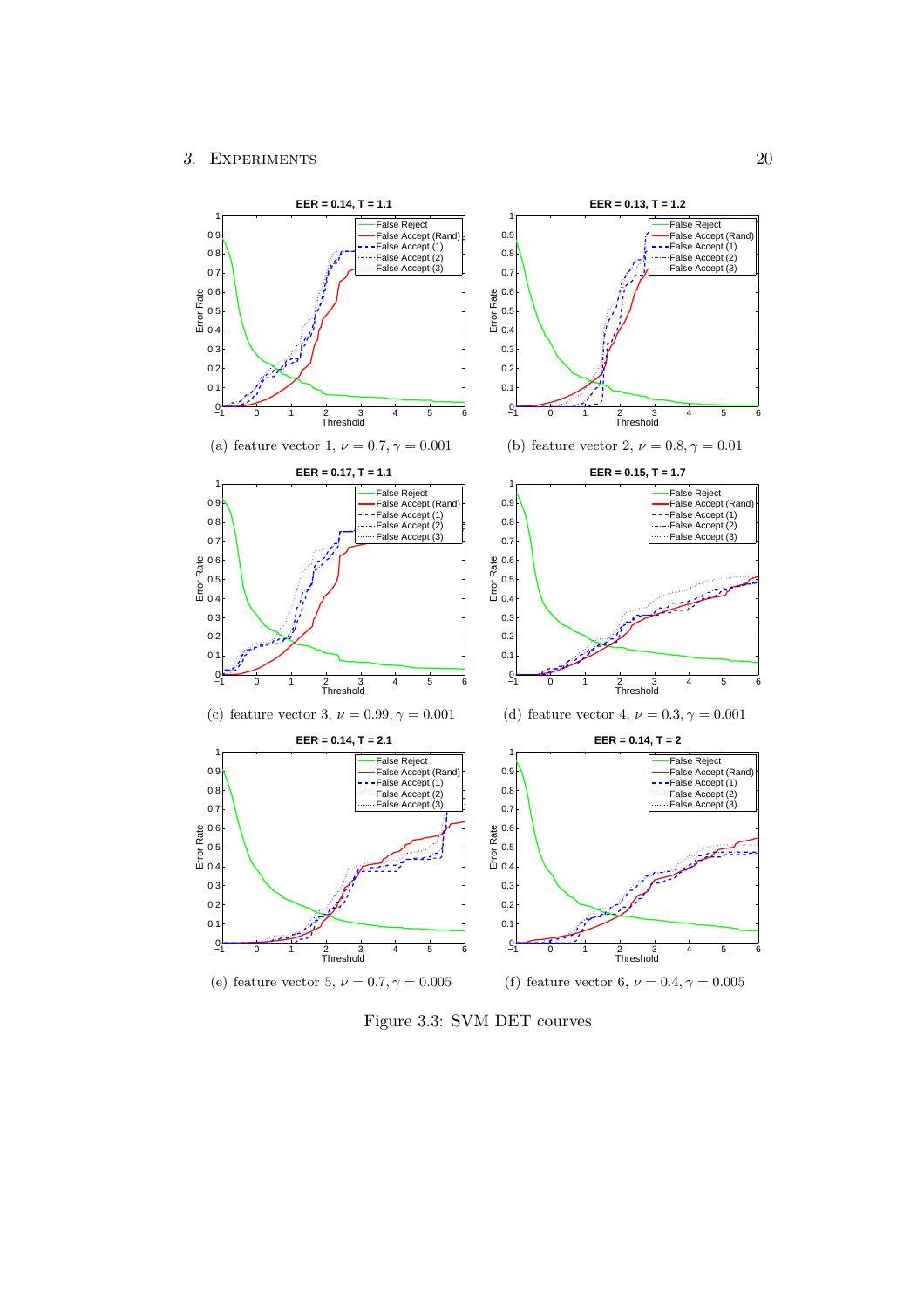### <span id="page-24-0"></span>3.3 Function-based Expert – Dynamic Time Warping

The dynamic time warping algorithm does not have free parameters except the choice of the feature vector which it utilizes. The performance was evaluated using the feature vectors presented in section [2.3.1](#page-15-0). The resulting DET curves are shown in fig. [3.4.](#page-24-1) We can see that unlike the results from the SVM experiments, a longer feature vector seems to have a positive impact on the performance. Comparing the equal error rates of feature vectors 2, 3 and 4, which are composed of the signal value and the signal derivative value, we can see that the y coordinate seems to deliver the best performance. The EER of feature vector 4 is even lower than the EER of feature vector 1. When it comes to the forgeries however, feature vector 1 clearly delivers better performance.



<span id="page-24-2"></span><span id="page-24-1"></span>Figure 3.4: DTW distance measure DET courves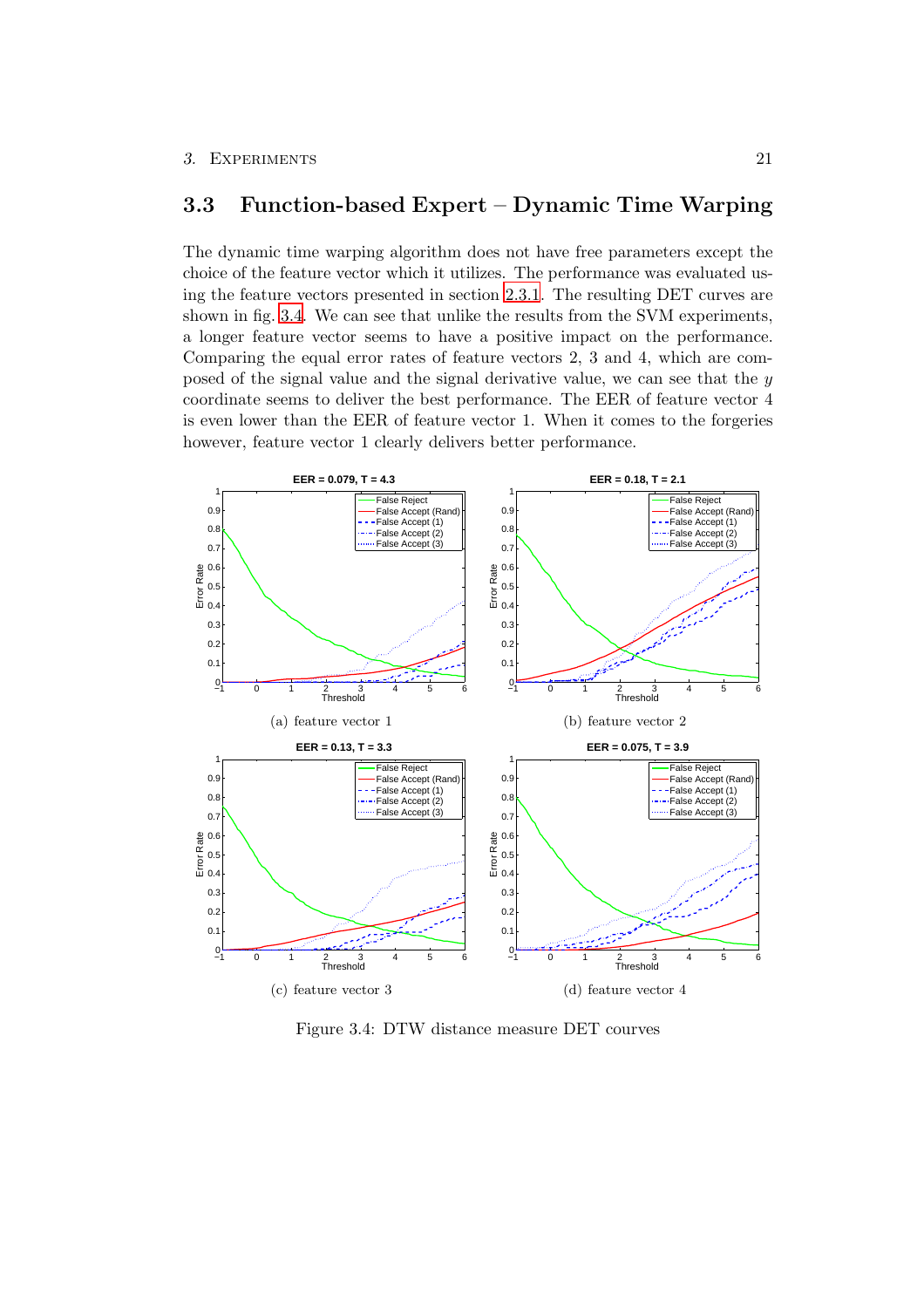### <span id="page-25-0"></span>3.4 Fusion of Feature and Function Expert

As we can see from the previous sections, the one-class SVM performs slightly better than the Mahalanobis distance measure. A reason to use the Mahalanobis distance could be the limited processing power of the target hardware. Since the SVM based classifier works reasonably fast on the HTC Desire, only the SVM score was utilized for score fusion.

In this section, fusion of the function-based DTW and feature-based SVM signature verification method is evaluated. The fusion process is visualized in fig. [3.6](#page-26-0) which shows a single cross-validation run for a single user. The figures fig.  $3.6(a)$ , fig.  $3.6(b)$  and fig.  $3.6(c)$  are the same except the forgery type shown. As expected, the more information is revealed to the forger (forgery type 1 trough 3) the higher the scores of the forgeries get. The decision threshold line visualizes where the weighted sum [\(2.7\)](#page-17-1) of the DTW and SVM scores are equal to the decision threshold [\(2.5\)](#page-16-4). All samples to the upper right of the decision threshold line are considered to be genuine, all samples to the lower left are considered to be forgeries. Using only five training samples, the parameters T used to weight the sum [\(2.7\)](#page-17-1) are  $T_{\text{SVM}} = 2$  and  $T_{\text{DTW}} = 4.3$ . When we project the score distributions to the x- and y-axis respectively, we can see why the two thresholds are that different. When projected to the x-axis (DTW) the scores of genuine and forged samples can be separated whereas the projection to the y-axis (SVM) leads to an overlap between genuine- and forged signatures. The different threshold values lead to a decision threshold which prioritizes the DTW score over the SVM score. The equal error rate of the combined DTW and SVM classifier for random forgeries is only slightly lower than compared to the individual systems.



Figure 3.5: DET curve of combined SVM and DTW classifiers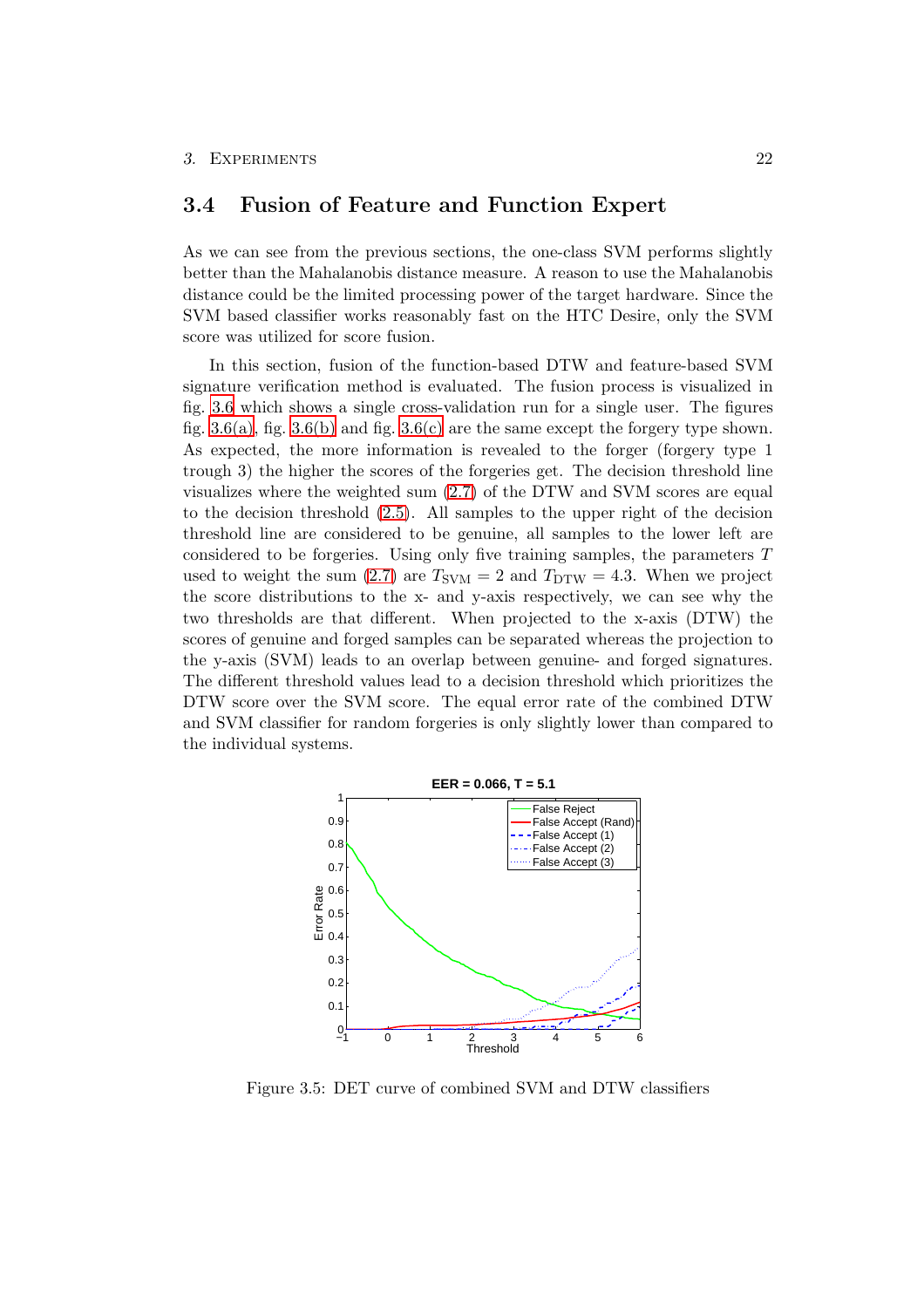<span id="page-26-1"></span>

<span id="page-26-3"></span><span id="page-26-2"></span><span id="page-26-0"></span>Figure 3.6: Score fusion visualization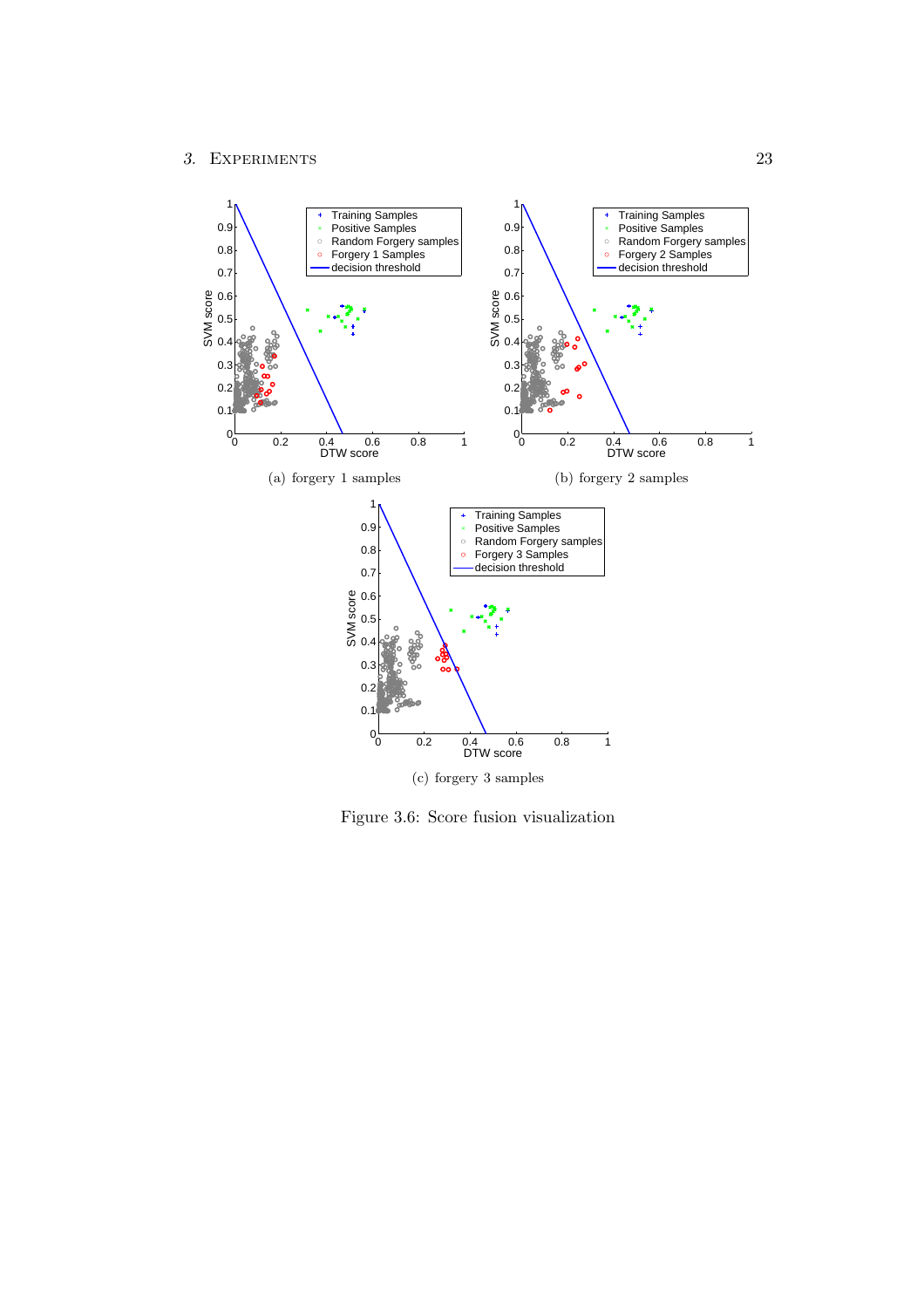# CHAPTER<sub>4</sub> Conclusions

# <span id="page-27-1"></span><span id="page-27-0"></span>4.1 Summary

Signature verification is a well documented topic in the literature ( [\[17\]](#page-31-7), [\[18\]](#page-31-8), [\[9\]](#page-30-9), [\[4\]](#page-30-4), [\[14\]](#page-31-4), [\[5\]](#page-30-5), [\[19\]](#page-31-9), [\[20\]](#page-31-10), [\[6\]](#page-30-6), [\[21\]](#page-31-11)). However, previous work was focused on signature acquisition using a pen either on a graphical tablet or a resistive touchscreen. The application of signature verification methods on capacitive touchscreens has been discussed theoretically by Mendaza-Ormaza et al. [\[22\]](#page-31-12). The presented methods to perform signature verification are not new, but the results show that even a signature entered with the finger instead of a pen can be utilized to perform signature verification with reasonable accuracy. In addition to this, the introduction of pressure signal related features in the global feature-based classifier was analyzed. On one hand, using pressure features only did not improve detection performance. On the other hand, pressure related features had similarly high Fisher Discriminant Ratios as other features and therefore played a crucial part in the experiments with the feature vectors containing high Fisher Discriminant Ratio features only.

Even when extracting features from the pressure signal only, the performance of the system delivers fair classification performance (see fig. [3.1\(b\)](#page-20-1), fig. [3.3\(b\)](#page-23-2) and fig.  $3.4(b)$ ).

In addition to the experiments presented in chapter [3](#page-18-0), the set of experiments was performed using a training set size of 10 instead of 5. The results for both training set sizes are summarized in section [4.1](#page-27-1) and section [4.1](#page-28-1). The equal error rate of the SVM classifier is improved drastically. Also note that the feature vector 5 and not feature vector 6 delivers the best performance when increasing the training set size from 5 to 10. The increasing number of training samples seems to allow the estimation of more features without overfitting the SVM. The dynamic time warping score does not seem to gain EER performance. The threshold at which the best EER is reached however differs a lot (2.7 instead of 4.3). During training, the DTW method finds a prototypical signature. If we have more training samples, this prototypical signature will become better which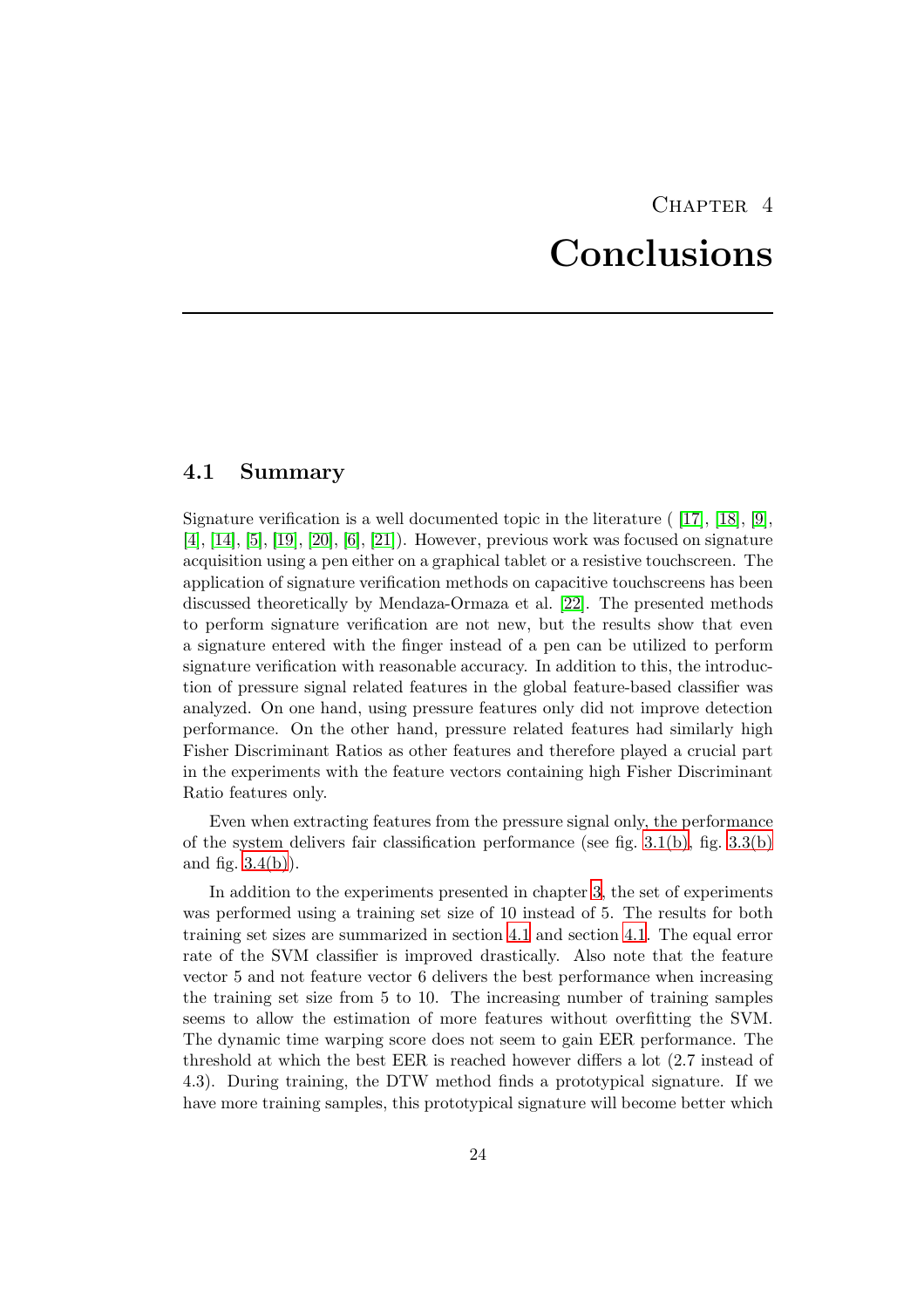#### 4. Conclusions 25

means thatthe distribution of validation scores will become lower.

| Classifier | Parameters                                       | $I_{\text{ classifier}}$ | Equal Error Rate |
|------------|--------------------------------------------------|--------------------------|------------------|
| <b>DTW</b> | feature vector 1                                 | 4.O                      | 7.9 %            |
| <b>SVM</b> | feature vector 6, $\nu = 0.4$ , $\gamma = 0.005$ |                          | $14.2\%$         |
| Fusion     | see above                                        |                          | 6.6 $%$          |

<span id="page-28-1"></span>Table 4.1: Result overview with 5 training samples

| Classifier | Parameters                                      | $\mu$ classifier | Equal Error Rate |
|------------|-------------------------------------------------|------------------|------------------|
| DTW        | feature vector 1                                | <u>ດ 7</u>       | $7.9\%$          |
| <b>SVM</b> | feature vector 5, $\nu = 0.8$ , $\gamma = 0.03$ | 2.7              | 60%              |
| Fusion     | see above                                       | 4.3              | $5.5\%$          |

Table 4.2: Result overview with 10 training samples

### <span id="page-28-0"></span>4.2 Limitations

The size of the gathered dataset is very limited. The results obtained from this dataset have to be considered carefully. A single outlier in the dataset caused a very big part of the equal error rate. A dataset this small is very sensitive to outliers as well as the the signing behaviour of the sparse sample of signers. In order to get harder results, a larger dataset is required.

The performance measures used to quantify the results presented in this work are calculated using random forgeries only. Lower performance has to be expected when considering forgeries also. The impact of more skilled forgeries on the respective error rates can be seen in fig. [3.6](#page-26-0). If good forgeries are available, the equal error rate should be optimized with respect to the more qualified forgery samples. A system optimized in such a way will most probably lead to good performance against random forgeries also.

The general system performance highly depends on the combination of two user properties. Firstly the variance in a users signature highly influences system performance. Higher variance in the training set means that the system will allow lower scores to be accepted as valid signature, whereas lower variance will lead to more restrictive decision thresholds. Secondly the signature complexity is very important as well. If a user has a very complex signature, it will be harder to forge than a signature which is very simple. The overall system performance depends on the combination of both, signature complexity and variance. Generally, low variance and high complexity is the most desirable combination. In our dataset either the signature complexity was high or the variance between signatures was low such that forgeries could be detected with reasonable performance. However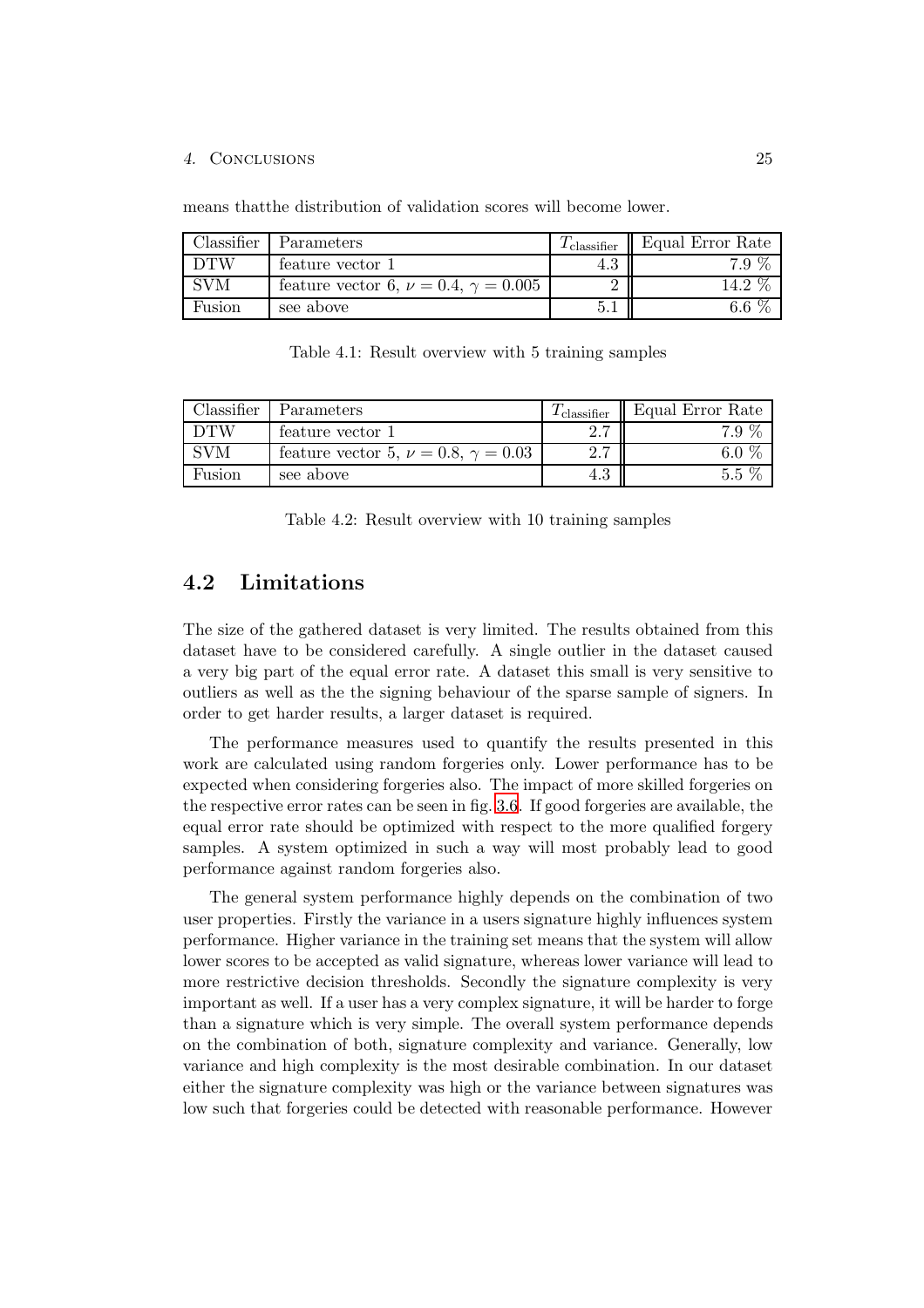#### 4. Conclusions 26

the performance can be nullified by training the system with signatures of low complexity with very high variance. If trained in such a way, the system will accept virtually any signature as valid because the training set score distribution will require extremely permissive decision thresholds.

Practical limitations of the presented system lie in the fact that the training set is acquired without using any quality control. An outlier in the training set will lead to decision thresholds which allows an attacker to forge the signature easier than necessary. Also a persons signature usually is not constant but evolves over time. Since training only initially performed, the model against which signatures are tested does not adapt. An increasing false reject rate therefore has to be expected.

## <span id="page-29-0"></span>4.3 Future Work

The choices about classifiers and fusion methods during this work were drastically limited by the time frame for this work. Additional classifiers could use the Weka OneClassClassifier in conjunction with any two-class classification method. Also other anomaly detection methods such as nearest neighbor, clustering or spectral techniques could be applied to the problem of signature verification. Also the score fusion approach was not tuned in any way. Instead of using a weighted sum, one could try to combine the scores by simple multiplication.

The local algorithm could be further improved by using more than just the cost of the best warping path, but also the mean, max, min time warp as a score output. Also the feature vector used to calculate the cost function between two samples could be expanded with additional features like the curvature, the acceleration etc. Additionally a Hidden Markov Model verification system would most likely deliver superior performance compared to the presented DTW method.

Another issue in the current system is the sensitivity to outliers during the training. If we have a big outlier in the training set, the threshold estimate will be influenced because the standard deviation of the training set distribution estimate will increase. Methods to calculate outlier-insensitive mean and standard deviations on the training set distribution could help in overcoming this problem.

In addition to the traditional approach of learning a model once and then using this model to test all upcoming test samples, the system could be extended to allow continuous learning. In a first step, the score distribution of the positive class could be estimated more precisely with every testing sample. In a second step, the model could be retrained after having collected additional positive signature samples. Because a signature is not static but changes over time, the ability of the algorithm to adapt to these changes is crucial and should be considered.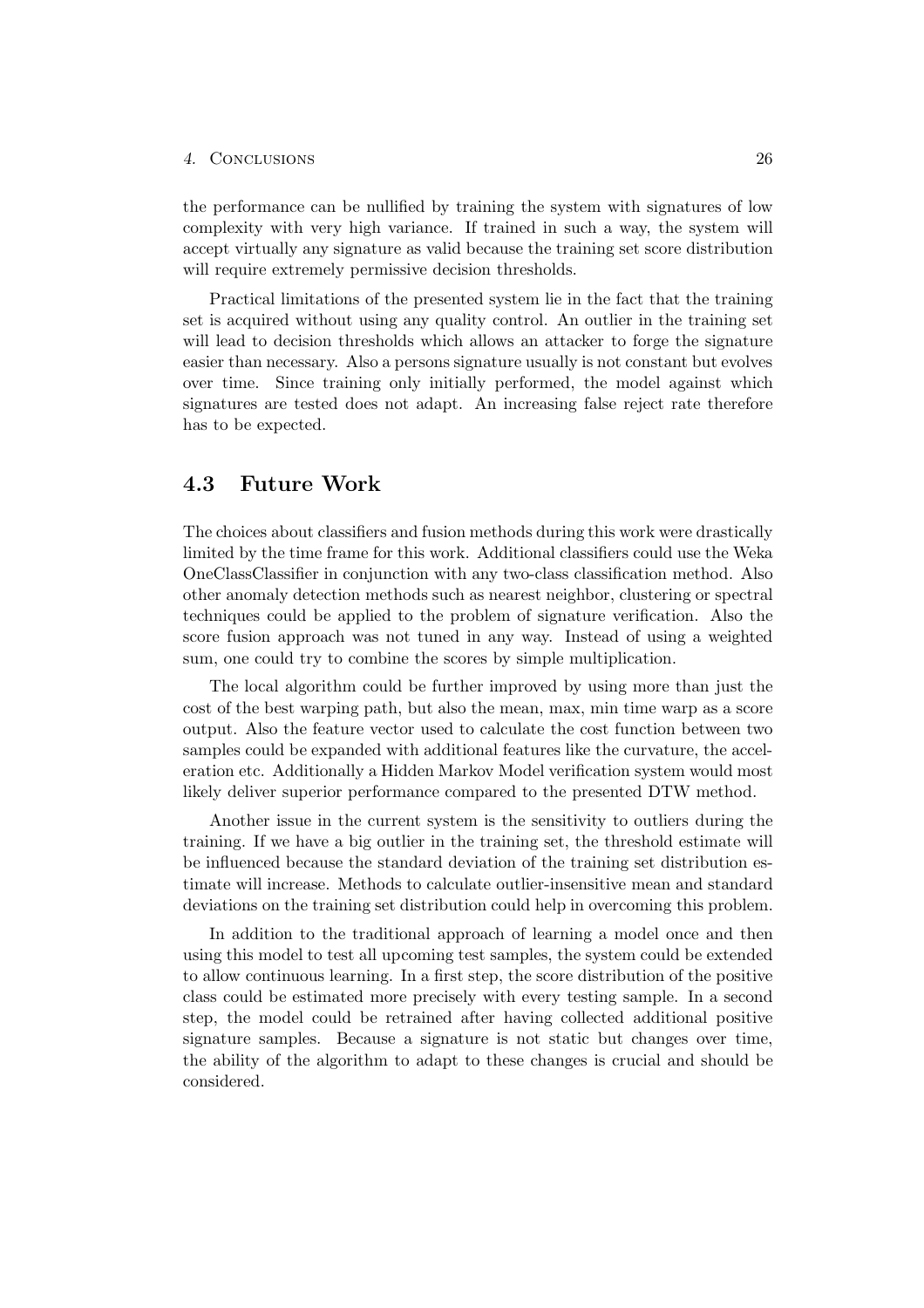# Bibliography

- <span id="page-30-1"></span><span id="page-30-0"></span>[1] Jain, A., Ross, A., Prabhakar, S.: An introduction to biometric recognition. Circuits and Systems for Video Technology, IEEE Transactions on 14 (2004)  $4 - 20$
- <span id="page-30-2"></span>[2] Ortega-Garcia, J., Fierrez-Aguilar, J., Simon, D., Gonzalez, J., Faundez-Zanuy, M., Espinosa, V., Satue, A., Hernaez, I., Igarza, J.J., Vivaracho, C., Escudero, D., Moro, Q.I.: MCYT baseline corpus: a bimodal biometric database. Vision, Image and Signal Processing, IEE Proceedings- 150 (2003) 395–401
- <span id="page-30-3"></span>[3] yan Yeung, D., Chang, H., Xiong, Y., George, S., Kashi, R., Matsumoto, T., Rigoll, G.: Svc2004: First international signature verification competition. In: In Proceedings of the International Conference on Biometric Authentication (ICBA), Hong Kong, Springer (2004) 16–22
- <span id="page-30-4"></span>[4] Martinez-Diaz, M.: Dynamic signature verification for portable devices. Master's thesis, Universidad Autonoma de Madrid (2008)
- <span id="page-30-6"></span><span id="page-30-5"></span>[5] Lee, L.L., Berger, T., Aviczer, E.: Reliable on-line human signature verification systems. IEEE Trans. Pattern Anal. Mach. Intell. 18 (1996) 643–647
- [6] Fierrez-Aguilar, J., Nanni, L., Lopez-Peñalba, J., Ortega-Garcia, J., Maltoni, D.: An on-line signature verification system based on fusion of local and global information. In Kanade, T., Jain, A., Ratha, N., eds.: Audioand Video-Based Biometric Person Authentication. Volume 3546 of Lecture Notes in Computer Science. Springer Berlin Heidelberg (2005) 627–656
- <span id="page-30-7"></span>[7] Richiardi, J., Ketabdar, H., Drygajlo, A.: Local and global feature selection for on-line signature verification. In: Document Analysis and Recognition, 2005. Proceedings. Eighth International Conference on.  $(2005)$  625 – 629 Vol. 2
- <span id="page-30-8"></span>[8] Chandola, V., Banerjee, A., Kumar, V.: Anomaly detection: A survey. ACM Comput. Surv. 41 (2009)
- <span id="page-30-9"></span>[9] Mendaza-Ormaza, A., Miguel-Hurtado, O., Rubio-Polo, I., Alonso-Moreno, R.: On-line signature biometrics using support vector machine. In Brömme, A., Busch, C., Hühnlein, D., eds.: BIOSIG. Volume 155 of LNI., GI (2009) 185–188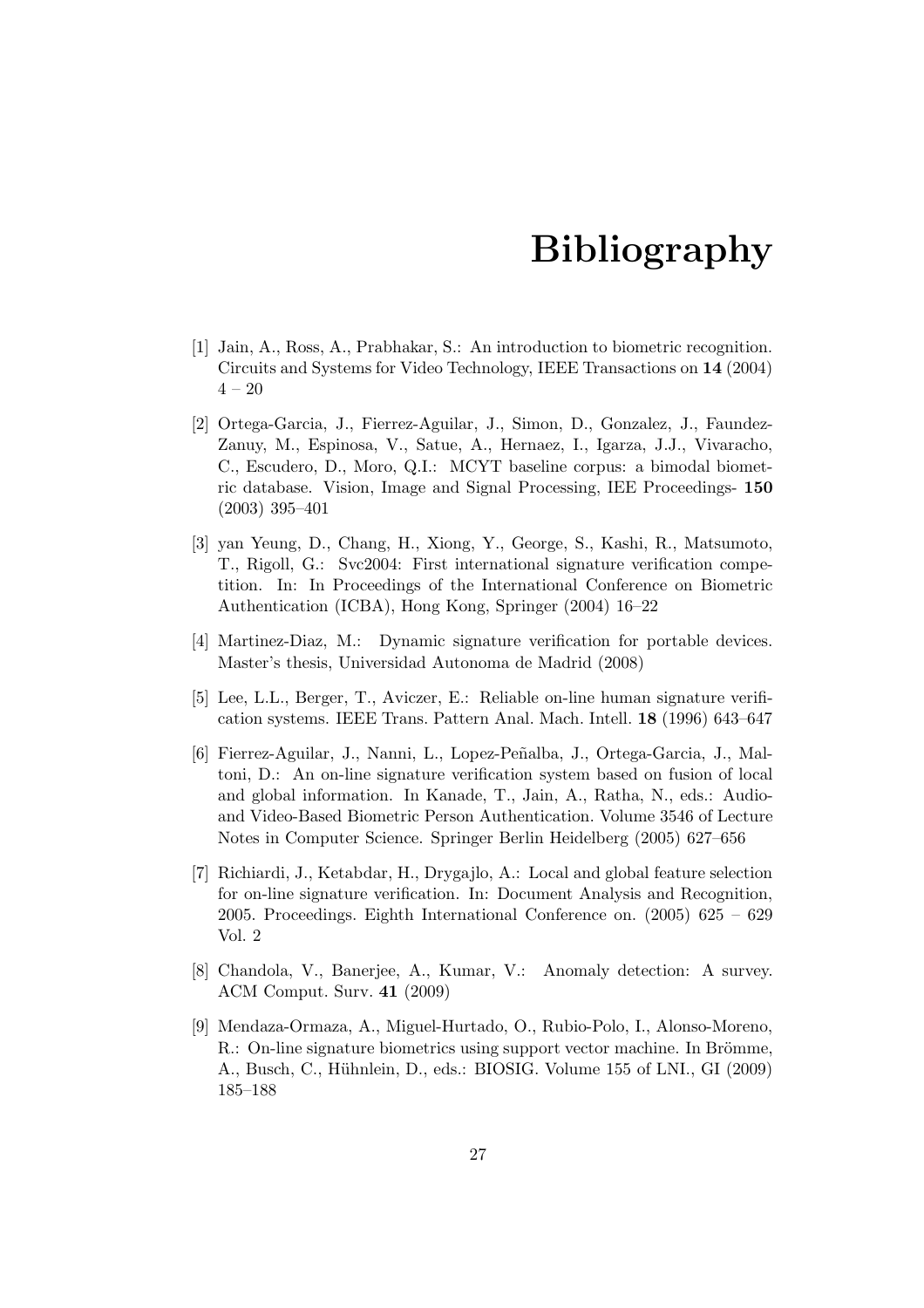- <span id="page-31-1"></span><span id="page-31-0"></span>[10] Hsu, C.W., Chang, C.C., Lin, C.J.: A Practical Guide to Support Vector Classification (2000)
- <span id="page-31-2"></span>[11] Schölkopf, B., Smola, A.J., Williamson, R.C., Bartlett, P.L.: New support vector algorithms. Neural Comput. 12 (2000) 1207–1245
- [12] Schölkopf, B., Platt, J.C., Shawe-Taylor, J.C., Smola, A.J., Williamson, R.C.: Estimating the support of a high-dimensional distribution. Neural Comput. 13 (2001) 1443–1471
- <span id="page-31-3"></span>[13] Hempstalk, K., Frank, E., Witten, I.H.: One-class classification by combining density and class probability estimation. In: Proceedings of the 2008 European Conference on Machine Learning and Knowledge Discovery in Databases - Part I. ECML PKDD '08, Berlin / Heidelberg, Springer-Verlag (2008) 505–519
- <span id="page-31-5"></span><span id="page-31-4"></span>[14] Martens, R., Claesen, L.: On-line signature verification by dynamic timewarping. Pattern Recognition, International Conference on 3 (1996) 38
- [15] Jain, A.K., Nandakumar, K., Ross, A.A.: Score normalization in multimodal biometric systems. Pattern Recognition 38 (2005) 2270–2285
- <span id="page-31-6"></span>[16] Chang, C.C., Lin, C.J.: LIBSVM: A library for support vector machines. ACM Transactions on Intelligent Systems and Technology 2 (2011) 27:1–27:27 Software available at <http://www.csie.ntu.edu.tw/~cjlin/libsvm>.
- <span id="page-31-7"></span>[17] Yang, L., Widjaja, B.K., Prasad, R.: Application of hidden markov models for signature verification. Pattern Recognition  $28$  (1995) 161 – 170
- <span id="page-31-9"></span><span id="page-31-8"></span>[18] Piyush Shanker, A., Rajagopalan, A.N.: Off-line signature verification using dtw. Pattern Recogn. Lett. 28 (2007) 1407–1414
- [19] Kashi, R., Hu, J., Nelson, W., Turin, W.: A hidden markov model approach to online handwritten signature verification. International Journal on Document Analysis and Recognition 1 (1998) 102–109 10.1007/s100320050010.
- <span id="page-31-10"></span>[20] Ji, H.W., Quan, Z.H.: Signature verification using wavelet transform and support vector machine. In Huang, D.S., Zhang, X.P., Huang, G.B., eds.: Advances in Intelligent Computing. Volume 3644 of Lecture Notes in Computer Science. Springer Berlin / Heidelberg (2005) 671–678
- <span id="page-31-11"></span>[21] Fierrez, J., Ortega-Garcia, J., Ramos, D., Gongalez-Rodriguez, J.: Hmmbased on-line signature verification: Feature extraction and signature modeling. Pattern Recognition Letters 28 (2007) 2325–2334
- <span id="page-31-12"></span>[22] Mendaza-Ormaza, A., Miguel-Hurtado, O., Sánchez-Reillo, R., Uriarte-Antonio, J.: Analysis on the resolution of the different signals in an on-line